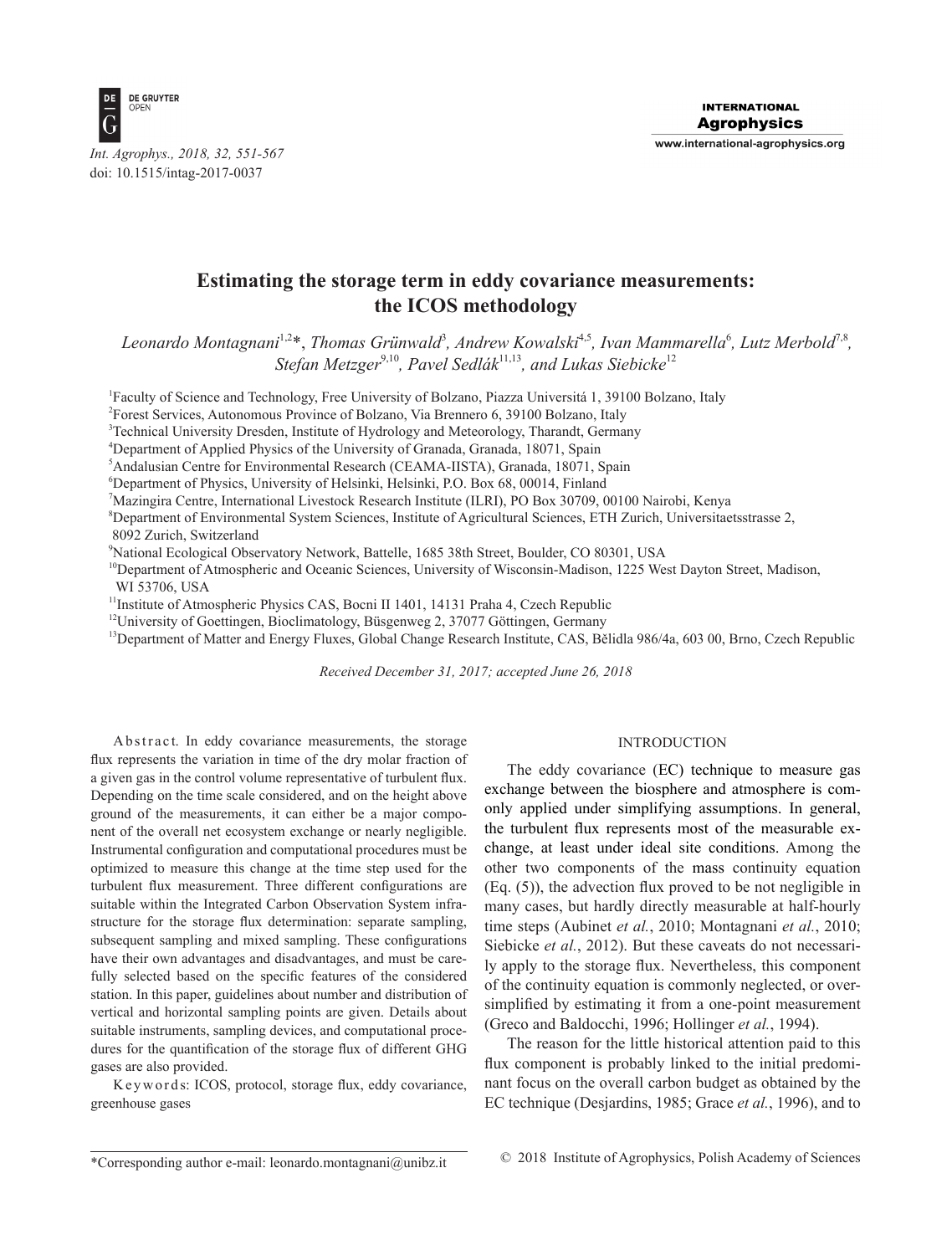the negligible contribution of the storage term to the longterm budget (Baldocchi, 2008). This is particularly the case if a dataset is continuous and no or very few data are missing or removed for quality concerns.

More recently, interest in budgets of greenhouse gases (GHGs) other than carbon dioxide  $(CO<sub>2</sub>)$  has increased. These GHGs such as methane  $(CH<sub>4</sub>)$  and nitrous oxide  $(N_2O)$  measured by the EC technique, show surface exchanges that are more complex than those of  $CO<sub>2</sub>$  (Desai *et al.*, 2015). In addition, the growing interest in using EC data to study functional relations with environmental variables, and the circumstance that both water vapour  $(H_2O)$ and  $CO<sub>2</sub>$  fluxes are strongly influenced by a marked daily pattern of the storage flux component, has led to a need for more accurate storage flux estimates.

Within the pan-European long-term research infrastructure ICOS (Integrated Carbon Observations System), it was decided that the storage flux be a mandatory measurement for ecosystem sites, similar to the turbulent flux. This decision focussed attention on the theoretical and practical aspects of measuring this flux. The literature overview of the measurements of the storage flux showed that little effort was made in the past in order to comprehensively formalize the definition of the variable itself, the setup needed for its quantification and the computations necessary for its determination. In most of the studies, the focus was given to the effect of the distribution in the vertical of the sampling points (Bjorkegren *et al.*, 2015; Yang *et al.,* 1999, 2007; Wang *et al.*, 2016), with only a few notable efforts to investigate the effect of the sampling frequency (Finnigan, 2006; Heinesch *et al.*, 2007). Only recently, and possibly motivated by the discussion leading to the formalization of the ICOS storage protocol, some new concepts were experimentally tested, like the relevance of horizontally distributed air sampling points (Nicolini *et al.*, 2018) or were theoretically approached, such as the definition of the representative control volume (Metzger *et al.*, 2018; Xu *et al.*, 2018a).

The purpose of this publication, which reflects the current ICOS protocol and instructions, is to set a standard for measuring (*i.e.* instruments and infrastructure) and estimating the storage flux at half hourly time steps, and thus aims at improving the overall accuracy of the EC technique. The considered scalars comprise carbon dioxide, water vapour, methane and nitrous oxide. We will formalize the storage flux term of the continuity equation in the framework of the conservation of the dry molar fraction and we will describe guidelines for the measurement of variables required for the estimation of the storage flux between the ground and the level of EC measurement. Further, we will provide indications for the preparation of a set of standardised variables necessary for an automated storage flux determination as conducted within ICOS, and we will give guidelines for the storage flux computation.

#### METHODOLOGY

### **Description of the variable: formal derivation, definition and units**

The storage term is the term in the conservation of mixing ratio equation related to the scalar  $(e.g. CO<sub>2</sub>)$  accumulation/depletion in an imaginary control volume centred at the EC flux tower. This volume, approximating the same temporal and spatial scales of its corresponding components of the continuity equation (*i.e.* EC turbulent flux) will be referred to as the storage volume.

Following Kowalski and Argüeso (2011), the boundarylayer budget equation for a scalar constituent is expressed in terms of conservation of the mixing ratio (*c*), defined as the ratio of the density of the scalar  $(\rho_c)$  to that of dry air  $(\rho_d)$  and expressed in terms of mass. For consistency with turbulent flux measurements we will later scale the mixing ratio storage term by the molecular mass to yield a term with molar units.

From the quotient rule of calculus, we can write the material derivative of the mixing ratio  $\frac{Dc}{Dt}$  in the atmosphere as:

$$
\frac{Dc}{Dt} = \frac{D\left(\frac{\rho_c}{\rho_d}\right)}{Dt} = \frac{1}{\rho_d} \frac{D\rho_c}{Dt} - \frac{\rho_c}{\rho_d^2} \frac{D\rho_d}{Dt} \,. \tag{1}
$$

Neglecting molecular diffusion, all dry air constituents move at the same velocity, and so we can substitute into Eq. (1) the continuity equations for both the scalar of interest:

$$
\frac{D\rho_c}{Dt} = -\rho_c \frac{\partial u_i}{\partial x_i},\qquad(2)
$$

and dry air:

$$
\frac{D\rho_d}{Dt} = -\rho_d \frac{\partial u_i}{\partial x_i},\tag{3}
$$

to demonstrate that there is no material change in the mixing ratio ( $\frac{Dc}{Dt}$  = 0) in air outside of the laminar sublayer. Expanding the material derivative into spatial and temporal variations, scaling by the dry air density  $(\rho_d)$ , and decomposing wind motions according to Reynolds averaging rules (overbars denote temporal averages and primes fluctuations around the mean), yields the continuity equation:

$$
\overline{\rho_d} \left( \frac{\partial \overline{c}}{\partial t} + \overline{u_i} \frac{\partial \overline{c}}{\partial x_i} + \frac{\partial}{\partial x_i} (\overline{u_i}^{\ \prime} c^{\prime}) \right) = 0, \tag{4}
$$

which in explicit form becomes:

$$
\frac{\overline{\rho_d}\partial \overline{c}}{\partial t} + \overline{u}_i \frac{\overline{\rho_d}\partial \overline{c}}{\partial x_i} + \frac{\overline{\rho_d}\partial}{\partial x_i} (\overline{u_i'c'}) = 0.
$$
 (5)

Of the three terms, the first is the storage term, the second is the advection term, and the third the turbulent flux term. In this formulation, the turbulent flux divergence is neglected.

The storage flux  $J_c$  is then defined as the volume integral over the first term in Eq. (5), divided by the scalar molecular mass  $M(e.g., M=0.018 \text{ kg mol}^{-1} \text{ for } CO_2)$ :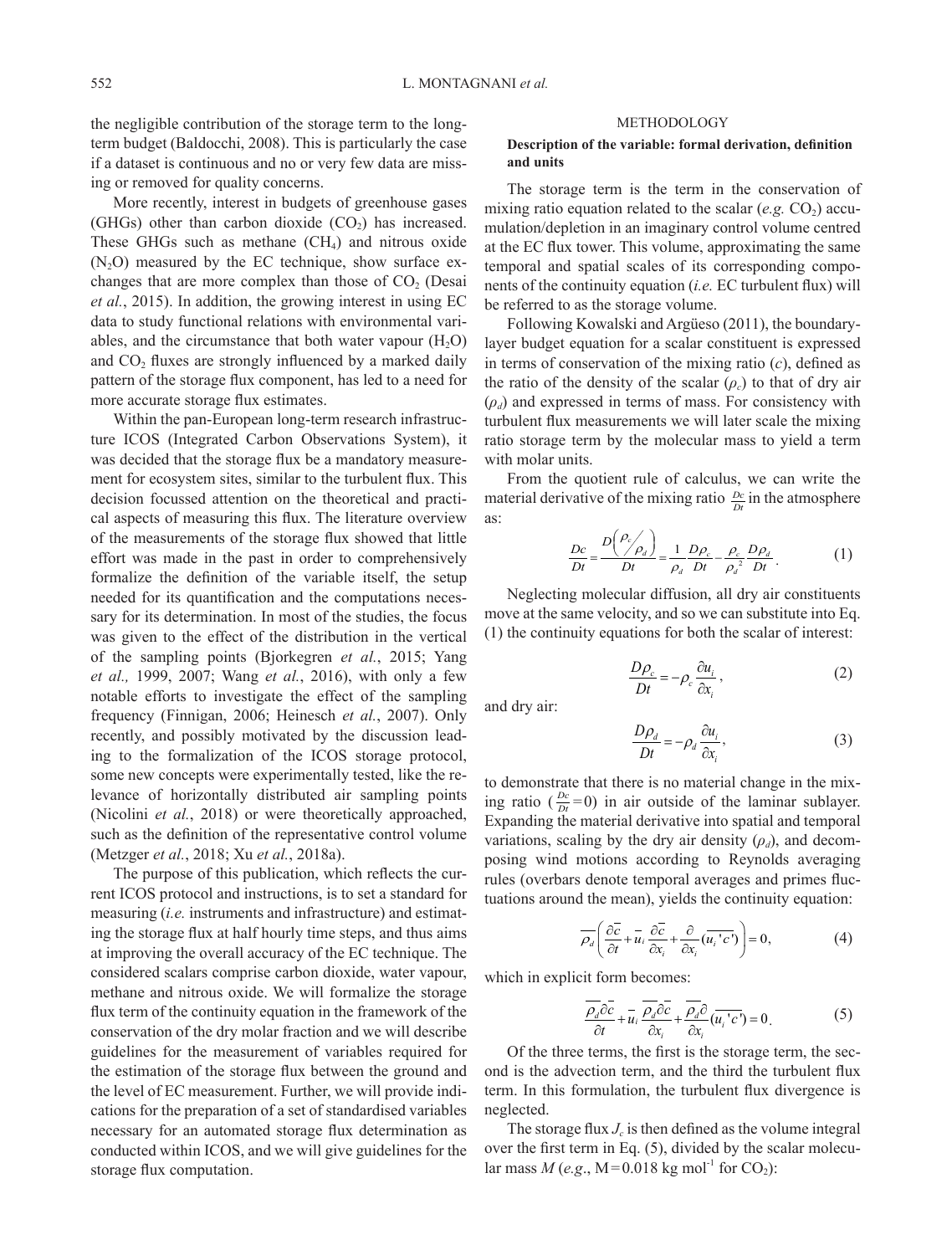$$
J_c = \frac{1}{M} \int_0^h \overline{\rho_d} \left[ \frac{1}{4L^2} \int_{-L}^{+L} \frac{\delta \overline{c}}{\delta t} \delta x_1 \delta x_2 \right] \delta x_3, \tag{6}
$$

where: *L* is the half-length of a side of the Eulerian control volume (Finnigan *et al.*, 2003; Leuning *et al.*, 2008), *x*1, *x*2, are the axes defining the time mean velocity vector  $\overline{u}$  and  $x_3$  is the axis perpendicular to  $\overline{\phantom{a}}$ . The vertical integration limits are the top of the laminar sublayer (lower boundary, which can be approximated to the ground level, 0) and the EC measurement height, *h*.

In order to quantify the storage flux, all of the spacetime terms in Eq. (6) should be measured. In the past, the storage flux measurement typically focused on the vertical tower column and not the control volume as a whole. To nevertheless permit a statement about  $J_c$  the control volume was assumed to be horizontally and vertically homogeneous (*i.e.*  $\partial/\partial x_1=0$ ,  $\partial/\partial x_2=0$ ):

$$
J_c = \frac{1}{M} \int_0^h \overline{\rho_d} \frac{\delta c}{\delta t} \delta x_3. \tag{7}
$$

However, real ecosystems are heterogeneous in many respects and on many scales, and Eq. (6) is thus no longer necessarily equal to Eq. (7). This spatial repetitiveness challenge (Nappo *et al.*, 1982) is addressed in Sect. 'Spatial and temporal sampling design' (below). The matter is additionally aggravated by a representation challenge: for each time-step and measurement level the time-rate-of-change observations in Eq. (7) represent a different, mismatching Lagrangian source area (Raupach, 1988). Techniques to perform the necessary regularization are only recently emerging (Metzger, 2018; Xu *et al.*, 2018b), and will be given consideration in future iterations of the ICOS data processing framework.

### Definition of considered gases and their flux sources

The vast majority of carbon and a significant portion of water and nitrogen present in terrestrial ecosystems is stored in solid form (*e.g.* wood, grass) or in liquid form/ solution. These forms can significantly contribute to the long-term ecosystem exchange. However, for all the solid and liquid components and their exchanges see Saunders *et al.* (2018). We will limit our analysis to the gaseous component.

Variation in the dry molar fraction of a given gas in the air can be due to biological processes (*e.g.* photosynthesis, respiration, methanogenesis and denitrification) and physical processes (*i.e.* dew and fog formation, or gas-phase chemical reactions). Hence, the amount of trace gases and water vapour within an ecosystem control volume is not a conserved quantity, since a number of sinks/sources exist, particularly in the top soil layer (here we will use the top soil as a reference height for the processes taking place inside the soil) and at leaf level.

#### Storage terms units

Once air density and water vapour molar fraction are measured, the molar fraction of a given gas  $(i.e. CO<sub>2</sub>)$  can be expressed in mol mol<sup>-1</sup> of dry air. Sub-units (mmol,  $\mu$ mol and nmol) are convenient to express dry molar fractions of different gases. For consistency with eddy covariance and chamber data, it is convenient to express the fluxes (*i.e.* the variation in time in the air control volume,  $J_c$ ) in terms of mol  $m<sup>2</sup>$  s<sup>-1</sup>, with characteristic sub-units for specific gases, as listed in the Table 1.

If data are measured in mass units, they should be converted to molar units. The molecular masses of dry air,  $CO<sub>2</sub>$ , water vapour, CH<sub>4</sub> and N<sub>2</sub>O are 28.964, 44.010, 18.015, 16.042 and 44.013  $g \text{ mol}^{-1}$ , respectively. For instance, the mixing ratio of  $CO<sub>2</sub>$  (mass  $CO<sub>2</sub>$  / mass dry air) is equal to the molar fraction with respect to dry air multiplied by the ratio of molecular masses (44.010/28.965).

If gas concentration data are expressed as molar fraction in wet air, neglecting spectroscopic correction, they must be corrected for the dilution of water vapour. The water vapour diluted mole fraction, *cwet* and the dry gas mole fraction,  $c_{\text{dry}}$  of a scalar s (*i.e.* CO<sub>2</sub>) are related by the following equation:

$$
\frac{c_{wet}}{c_{dry}} = 1 - 0.01 \ H_{act}, \tag{8}
$$

where  $H_{act}$  is the actual H<sub>2</sub>O molar fraction (in %) (Rella *et al.*, 2013).

#### **Measurement methods and instrumentation**

The accuracy and precision of  $J_c$  depends on the characteristics of the analysers used including their calibration, the frequency and temporal distribution of the measurements, and finally their spatial distribution to characterize spatial variations within the control volume. To better characterize the spatial distribution of the scalar of interest, the need to take air samples both in the vertical and in the horizontal is foreseen.

Since the storage flux is defined as the time variation of the dry molar fraction of the scalar of interest in the control volume representative of the turbulent flux measurement, it follows that it has to be assessed and the sampling uncertainties have to be minimized both in time and in space. The instrumental set-up needed for the measurements must be optimized to give the best possible representation of the

Ta b l e 1. Units of measurement of storage fluxes of the considered gases

| Scalar           | Variable/<br>components | Flux units                                |
|------------------|-------------------------|-------------------------------------------|
| H <sub>2</sub> O | $J_{H2O}$               | mmol $m^{-2}$ s <sup>-1</sup>             |
| CO <sub>2</sub>  | $J_{CO_2}$              | $\mu$ mol m <sup>-2</sup> s <sup>-1</sup> |
| CH <sub>4</sub>  | $J_{CH_4}$              | nmol $m^{-2}$ s <sup>-1</sup>             |
| N,O              |                         | nmol $m^{-2} s^{-1}$                      |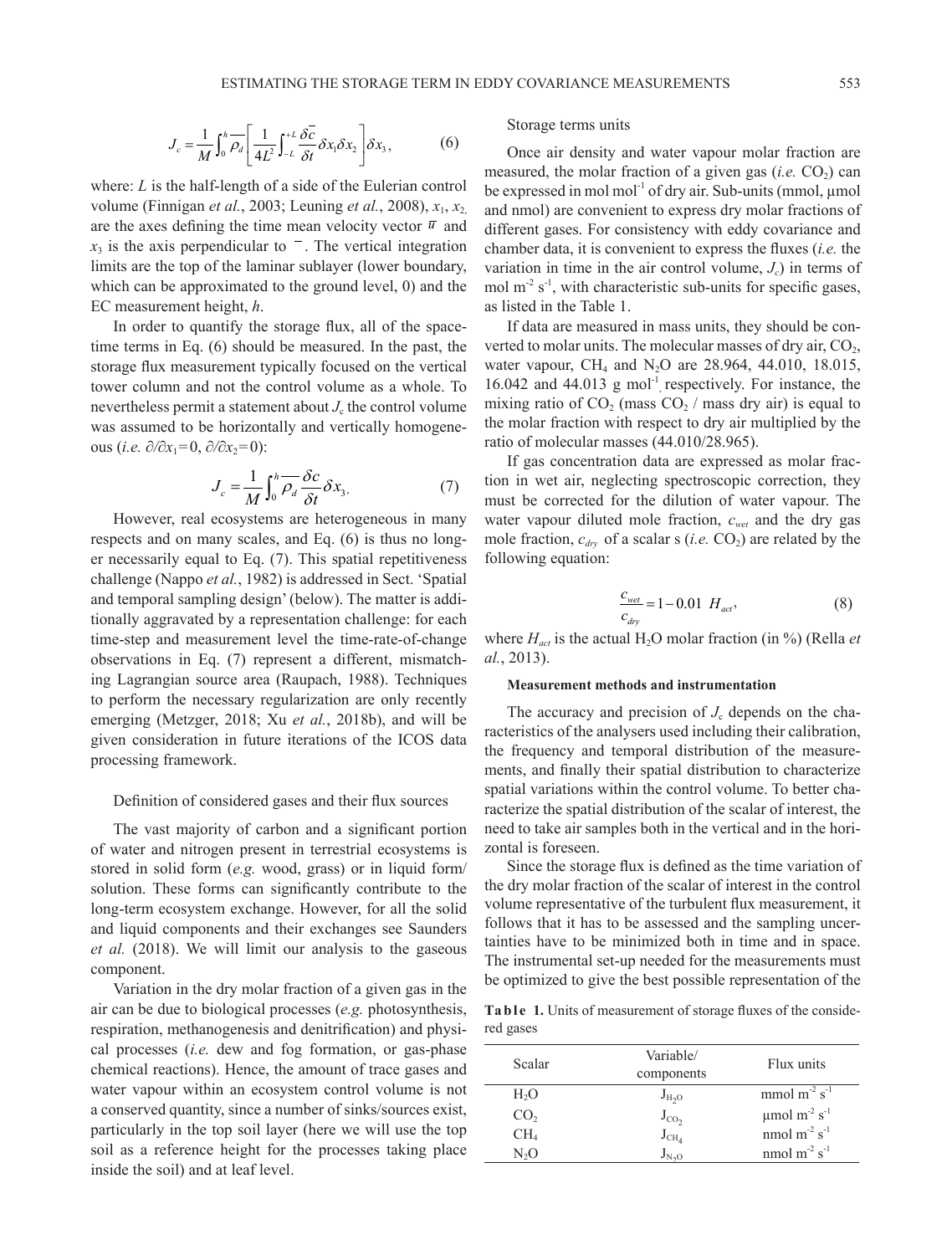spatial variability of the average dry molar fraction in the control volume, and the temporal sampling should approximate the dry molar fraction at the beginning and at the end of the measurement period.

Concerning the spatial representativeness, it is well established that increasing the number of samples in the vertical would increase the accuracy of the measurements (de Araujo *et al.* 2010; Yang *et al.*, 2007). Only recently has the problem been recognized of horizontal spatial representativeness of the whole volume from which the fluxes originate, and different solutions based on a single analyser with ramified air intakes (Marcolla *et al.*, 2014) or multiple analysers (Siebicke *et al.*, 2011) were tested. If the variability in dry molar fraction were random, we could assume that the standard error *ε* of the true average spatial dry molar fraction value would follow the relation:

$$
\varepsilon = \frac{1}{\sqrt{N}}\,,\tag{9}
$$

where: *N* is the number of sample points. Since this distribution is frequently non-isotropic, the sampling scheme would be optimized if the sampling is larger where the variability is higher (generally near the ground).

Concerning the frequency of the measurements, Finnigan (2006) showed that replacing the instantaneous profiles measured at the beginning and at the end of the measurement period with half-hour averages can give storage estimates which are significantly biased (underestimation). Heinesch *et al.* (2007) pointed out that the error induced by low sampling frequency was reduced with increasing the number of samplings in the half-hour. The typical frequency of the signal in the air was generally not considered in storage flux measurements (but see Cescatti *et al.*, 2016) and the system designs generally did not respect the Nyquist-Shannon sampling theorem, which states that the sampling frequency should be at least twice the maximal frequency of the measured signal. Although further research is needed on this argument, we can assume that the sampling error tied to inadequate sampling frequency will similarly follow the general rule of Eq. (9) until the Nyquist-Shannon limit, above which a further decrease in *ε* is negligible.

The constraint given by the sampling theorem has a relevant consequence for the sampling design. If trace gas molar density in free air is measured, the frequency of the gas sampling should comprise all relevant motions, a requirement which similarly applies to EC systems, and if sampling frequency is lower, air receivers acting as low-pass filters have to be placed along the sampling line.

Once measurements have been performed without aliasing, a proper time interval of data selection for the storage flux computation has to be established. At present, conclusive indications for an optimal time interval are not available, however Finnigan (2006) suggested the use of smoothed concentration values in time windows from 100 to

200 s depending on the degree of turbulence development, with larger sampling windows in case of lower turbulence. We therefore recommend recording the available dry molar density values at 1 Hz, to allow for different computation algorithms. We recommend computing averages over intervals from 60 to 300 s. Since a maximum of additional 300 s will be used for interpolation purposes, at least 1200 s in the half hour are not used for storage flux computation. It is convenient, however, that all the data measured during the half-hour are collected, also in consideration of possible future changes in the computational procedure. The residual measurement capacity of the analyser(s) can be used, if necessary, for other uses, like chamber measurements. This is particularly economically advantageous for expensive analysers, like those for  $CH_4$  and  $N_2O$  measurements.

# **Sampling configurations**

Three different configurations are currently accepted within ICOS

#### Configuration 'A'.

In configuration 'A' or 'separate sampling' scalar molar densities at each individual height are continuously sampled by an individual gas analyser that is dedicated to a single height only. Closed or enclosed path analysers could be used to quantify the mixing ratio or the dry molar density. Open path analysers suffer from problems related to surface window contamination with consequent insufficient precision, and are therefore not recommended for the external use for which they are conceived, in the long term ICOS perspective. Enclosed and closed-path analysers can be installed at sampling height with short tubing or situated in a common location using longer tubing. In the latter case, the air representing the selected height is conveyed along the different lines to the dedicated analyser. The different lines are measured continuously. It should be assured to have the same tubing length for each sampling line to achieve simultaneous measurements at individual heights. If closed path analysers are used, as in Siebicke *et al.* (2011), additional values of temperature and pressure in the free air should be collected.

Inter-analyser calibration requirements are set by the specific application: while measurements of vertical profiles/vertical distributions of trace gases require careful inter-calibration of all gas analysers involved, the pure computation of the storage flux term does not rely on concentration differences between individual gas analysers, thus relaxing calibration requirements. Instead, analysers need to be stable over time, complying with specific accuracy and 30 min drift requirements (specified below).

### Configuration 'B'

In configuration 'B' or 'sequential sampling' a single gas analyser is used to measure the scalar molar densities from all heights (sampling points). The gas concentration is averaged in an air receiver before being measured (Yi *et*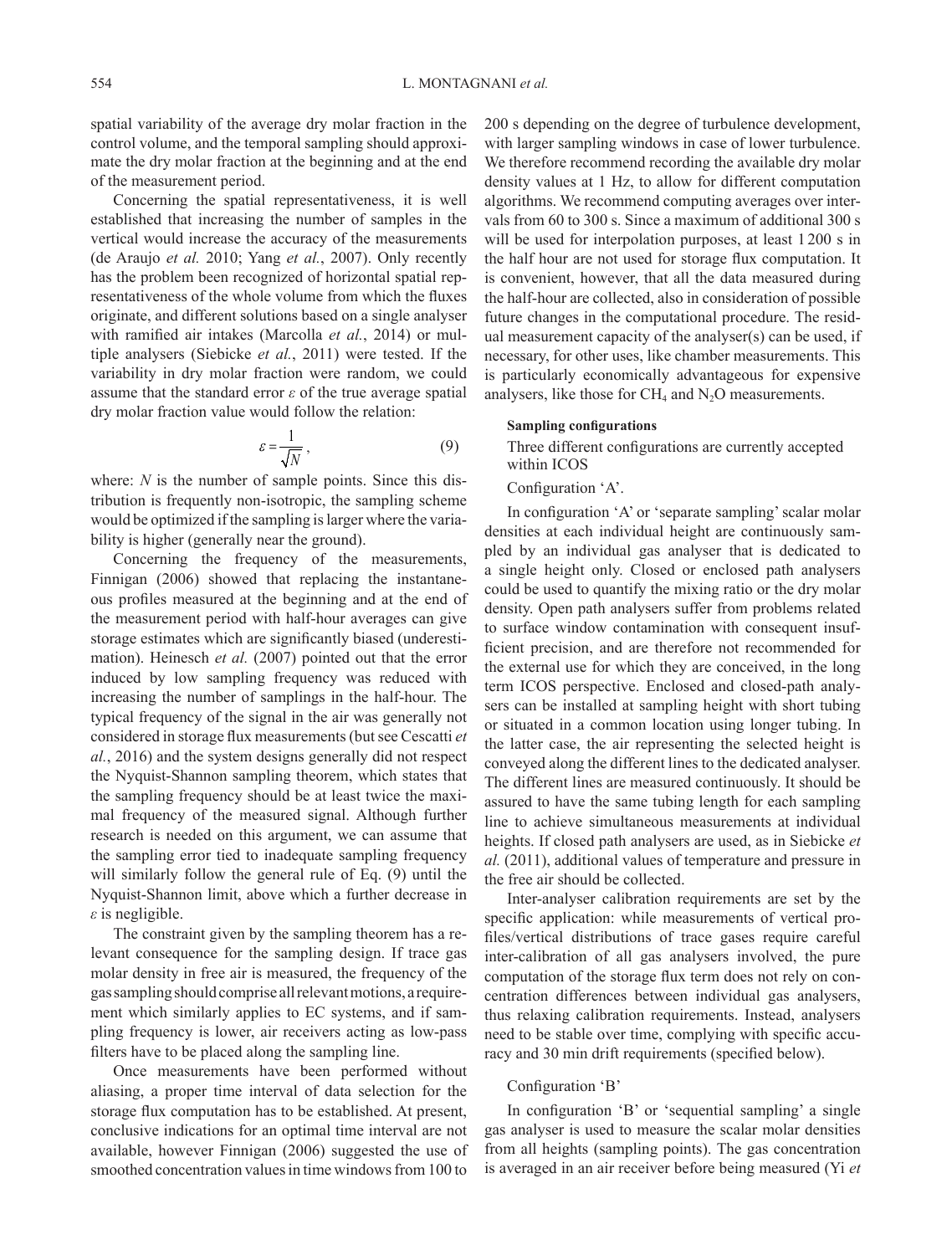*al.*, 2000), acting as a low-pass filter and reducing the high frequencies composing the signal in the frequency domain. In this configuration, the sampling rate is determined by the measurement repetition of the same air intake point in the half hour. Excessive smoothing of the signal should be avoided. We suggest as a convenient time for mean air volume change in the air receiver and the tubing system twice the time needed to complete a measurement cycle, hence between 1.5 and 10 min, although further analysis is needed on this issue. Three way solenoid (or rotary) valves can be used to switch the air from one line to the next, and repetition of the measurement series (full profile sampling) should be hence between 60 and 300 s. Measurements can be performed within as little as a few minutes during the time intervals containing the beginning and the end of the half-hour and should be related to the associated half hour EC measurement.

### Configuration 'C'.

Sampling scheme 'C' or 'mixed sampling' deploys a single gas analyser to continuously sample in parallel air from all the points along a vertical profile. Air from individual heights, sampled through individual lines, is then blended together in a single mixing volume before entering the gas analyser. This provides a vertically integrated air sample. In order to account for the specific vertical extents of individual layers for which individual air intakes are representative, the amount of sample from any respective height entering the mixing volume needs to be proportional to the vertical extent of the given layer. The uneven thickness of the vertical layers results in the requirement of a wide range of mass flow rates entering the mixing volume. In practical configurations the range of mass flow rates across all lines is typically so large that the different flow rates are impractical regarding the typical length of tubing required to feed samples from distributed locations to a central analyser unit, as either the maximum flow rates cannot be achieved or the minimum flow rates would lead to unacceptable sample travel times. Therefore, all lines need to be continuously flushed with constant and identical flow rates. These lines are then continuously subsampled close to the gas analyser using line specific mass flow rates which are proportional to the respective vertical layer thickness. This setup requires two pumps, one for the line flushing and one for the proportional mixing and sample delivery into the analyser.

Mass flow control of individual sampling lines can be performed through individual controllers at each line, with either manual or automatic flow rate control. Typical suitable manual flow controllers include rotameters and automatic flow controllers with thermal mass flow controllers (MFC).

While above options are acceptable, a third flow control option is preferred for its automatic control, long-term stability and cost efficiency. This tailored option (currently under development at the University of Goettingen, Germany) consists of a single automatic flow control unit (FCU) serving multiple channels, provides long-term consistency of flow rates through continuous automatic control and is more cost effective than individual MFCs. This flow control unit (FCU) can be deployed in height-proportional flow rate mode as required for measurement scheme C or in sequential mode as required for measurement scheme B.

# **Technical specifications of the recommended sampling systems**

In sampling scheme 'A', the air representing the selected height is conveyed along the different lines to the analysers devoted to the sampling of the air. The different lines Scheme A



**Fig. 1.** Schematic of storage profile measurement setup options. Scheme 'A', separate sampling; scheme 'B', sequential sampling; scheme 'C', mixed sampling. Variants employing enclosed path analyser and different pump configurations (*e.g.* 2 pumps) are also possible. Blue lines and arrows represent air flow directions, black lines and arrows electrical connections and data transfer.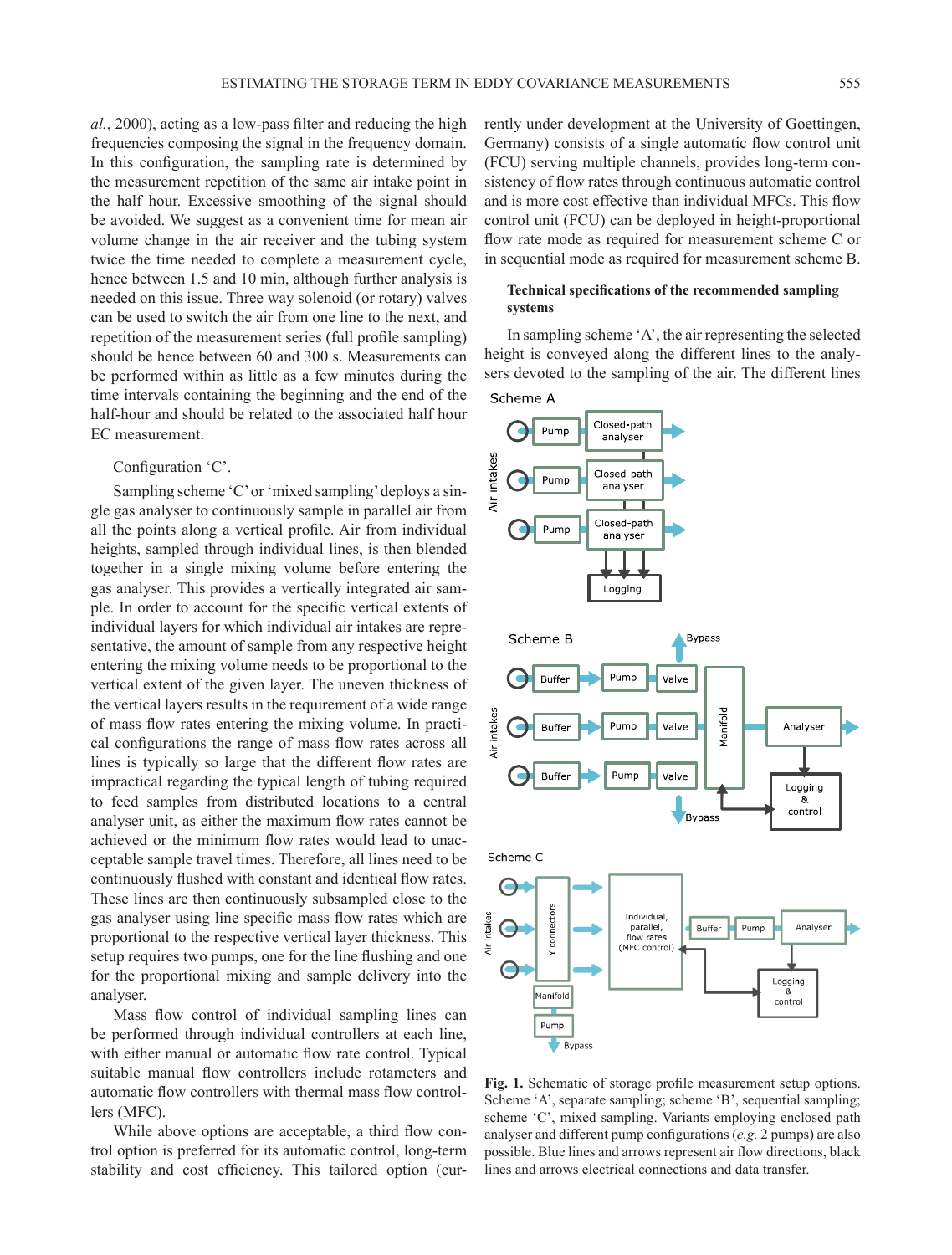are measured continuously. Since analysers are temperature sensitive, care should be exercised in order to minimize the variability of analysers' temperature (particularly with laser absorption spectrometers to measure CH<sub>4</sub> and N<sub>2</sub>O).

In sampling scheme 'B', a single gas analyser characterizes the profile system based on a given number of sampling lines reaching selected heights above the ground. Sampling has to be done continuously and a companion variable will indicate the active line, if any. The system to be used to sample the air can consist of two pumps ( $\approx$ 15 L min<sup>-1</sup> flow, Feigenwinter *et al.*, 2008), one for collecting air and one for sampling, or of a set of small-medium sized pumps ( $\approx$ 8-10 L min-1), each sampling a different line, having one air intake (or multiple, see below). To limit the problem of leakage in the profile system (*e.g.* at the level of the manifold, flowmeters, connectors, filters, *etc*.), the pump could be located between the sampling line and the manifold if possible (*e.g.* not with laser spectrometers, which require partial vacuum in the sample cell). In this way the system operates above ambient pressure and therefore any eventual leak does not contaminate the measurements, since the leakage flow would be directed outward. Diaphragm pumps with brushless motors should be used in this configuration. This is mainly to avoid pump debris in the sampling system and rapidly blocked filters. In addition, by placing the analyser at the end of the line, the pressure in the cell is independent of the pressure in the lines since the cell outlet is open to ambient pressure. This design (Marcolla *et al.*, 2014) minimizes pressure fluctuations induced by the pumps and the difference in pressure between lines, thus reducing one of the sources of uncertainty in profile measurements reported by Heinesch *et al.* (2007).

Recommended size of mixing volumes ranges from 3 to 30 L (min-max 2-50 L), and the flow rate should be set between 1 and 5 L min<sup>-1</sup>, with 5% maximum difference among lines. With the commonly used inner tube diameter of 4 mm, flow rates larger than  $\approx 4.5$  L min<sup>-1</sup> are not practically recommended due to the rapidly increasing resistance to the air flow along the tube. For fast switching between the sampling lines, a larger tube inner diameter is recommended (M. Mölder, personal communication). A measurement cycle will be completed within 300 s. Manual or automatic flow regulators will be used to maintain constant flow at each sampling line and regular checks need to be noted in a field-book or recorded in digital format.

A separate digital flow meter has to be used to record the flow in the sampling line in case of using manual flow regulators without sensing and recording capabilities. Alternatively, automatic MFCs can be used. Flow data for each line have to be collected together with molar density, temperature and cell pressure at 1 Hz frequency. Threeway or rotary valves should be used to select the line to be sampled. Switching time between lines will depend on tube inner diameter and length, on air sampling flow rate and on the analyser response time for the selected gas.

Time response for water vapour is higher than for  $CO<sub>2</sub>$  and smaller for  $CH_4$  and  $N_2O$ . The tubes should be inert to the sampled gases; *e.g.* teflon, polyethylene and stainless steel are adequate materials. The final section of the tubing system, close to the analyser, should be kept at a temperature at least 3°C higher than ambient air temperature to avoid condensation inside the tubing, and the heating of all the tubing system is recommended where possible. Each air intake should be protected by a rain-cap and by a filter. Filters similar to those used for turbulent exchange measurements are recommended (Swagelock) or disc filters with 2 µm pore size (*e.g.* Gelman, PTFE or similar).

#### **Auxiliary measurements**

#### Air temperature profile

An air temperature profile complements the tower instrumentation set-up. The profile will be composed of aspirated and screened temperature sensors. We recommend that sensors be placed at the same heights as the air intakes and be held 1.5 m away from the tower, using supporting material, typically rigid booms, with a maximum cross sectional area of  $46 \text{ cm}^2$  or less to avoid the direct effect of the tower structure.

Recommended instruments will be shaded and ventilated PT100 or PT1000 thermistors for air temperature. Relative humidity sensors are also recommended to complement the set-up, and should be of the same type as the sensor used at the turbulent flux measurement level. All sensors will therefore have the same accuracy and precision.

#### Pressure sensor

For the scope of the storage flux computation, an ordinary pressure sensor used among the meteorological variables to define the air pressure will be used. Equations 17-19 (see below), or their linear approximation, will be used to extend the measured value to the different heights. The pressure measured inside the analyser cell, being influenced by the pump pressure, cannot be used for the storage flux computation.

### **Instrument specifications**

### CO<sub>2</sub>

Since the primary objective of the storage term computation is to achieve an improved quantification of NEE, a similar accuracy/precision as the one requested for turbulent flux computation has to be achieved. Dry mole fraction has to be measured in the range 320-900 µmol  $CO<sub>2</sub>$  mol<sup>-1</sup> (which can reach even higher values in some cases, up to 1500 µmol CO<sub>2</sub> mol<sup>-1</sup>), accuracy  $\leq \pm 0.5$  µmol CO<sub>2</sub> mol<sup>-1</sup> (max. drift over 30 min), precision  $\leq \pm 1.6$  µmol CO<sub>2</sub> mol<sup>-1</sup> at 1 Hz or  $\pm$  0.5 µmol CO<sub>2</sub> mol<sup>-1</sup> at 0.1 Hz assuming a post-processing signal integration of 10 s (in case option B is chosen). In option B, typical gas response (rise-fall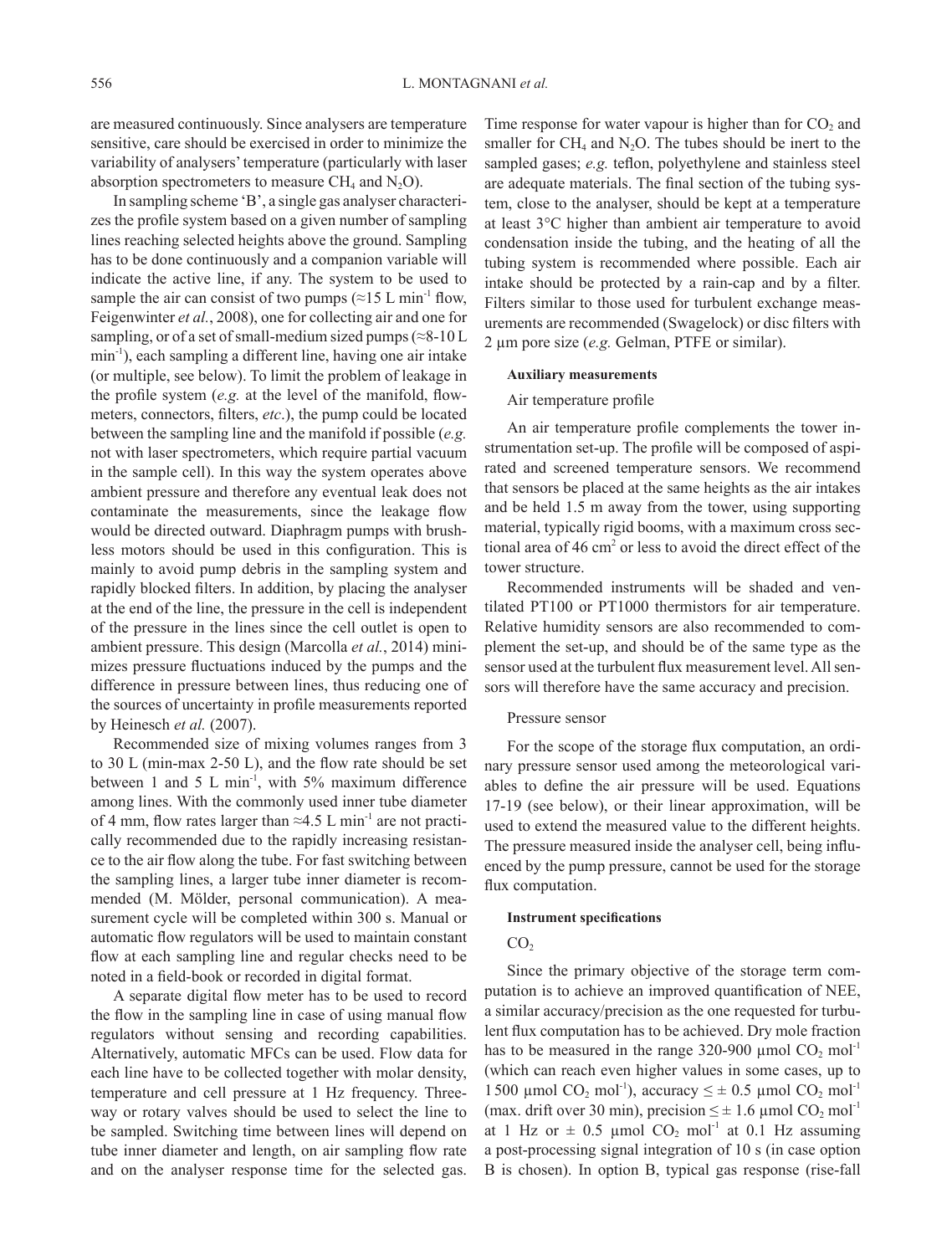10-90, 90-10%) should be  $\leq$  5 s (assuming 5 s purge time). In options A and C 10 s is sufficient for similar rise and fall rates.

# $H<sub>2</sub>O$

The sensors employed should have the capacity to also measure water vapour  $(H<sub>2</sub>O)$ . Accuracy and precision of water vapour measurements have to be proportional to those of  $CO_2$  and other gases (accuracy  $\leq \pm 0.1\%$ , precision  $\leq \pm 0.1\%$ , see Rella *et al.* (2013) for further details). Also similar should be the typical gas response time.

# $CH<sub>4</sub>$  and  $N<sub>2</sub>O$

Sensors that are capable of measuring dry molar fractions of  $CH_4$  and  $N_2O$  with adequate accuracy, precision and response time remain limited. Fast response analysers such as laser absorption spectrometers are essential to measure fluxes of  $CH_4$  and  $N_2O$  with the eddy covariance technique. If the flux measurements are complemented by storage flux measurements, the use of the same or similar instruments is recommended (Table 2), although response time characteristics are less demanding in case of storage flux measurements.

Several assumptions are made and criteria have to be fulfilled before setting up storage flux measurements at ICOS ecosystem stations: (1) considerable CH<sub>4</sub> or  $N_2O$ fluxes and (2) storage fluxes are *per se* only needed for tall canopies (*e.g.* forests, tree plantations *etc*.).

The time response needed will depend on the selected configuration, option B being the most demanding in terms of response time, while at the same time being the most commonly applied technique (due to financial restrictions in maintaining several laser systems per station). Overall, each instrument must have the capacity to also measure water vapour  $(H_2O)$  in order to derive dry mole fractions.

#### Air temperature

Based on the sensitivity analysis (see below), relatively large accuracy errors are tolerable in temperature measurements. However, temporal stability must be quite good to avoid significant errors. The specified temporal stability error of 1.5°C will be easily achieved by thermistors. However, environmental contamination of the temperature signal could result in errors of this magnitude for nonaspirated systems. Aspirated, shielded temperature sensors should be employed. The use of platinum resistance thermometers (PRTs) is recommended because of their long term stability.

# Air pressure

In case instruments measuring the dry molar ratio only are used, air pressure (*p*, expressed in Pascal, Pa) has to be measured together with air temperature to determine the dry molar volumetric density (*n*), according to the ideal gas law:

$$
pV=nRT,\tag{10}
$$

where: *V* is the air volume  $(m^3)$ , *n* is the number of moles of dry air, *R* is the universal gas constant  $(R = 8.314 \text{ J K}^{-1} \text{mol}^{-1})$ and *T* is the air temperature (K). Pressure can be measured at a single location.

# Accuracy and precision

The accuracy and precision requested for the measurement of the specified gases is reported in Table 3.

Results of a sensitivity analysis are reported in Table 4.

The values in Table 4 indicate measurement errors that sum to an  $11\%$  error when estimating the  $CO<sub>2</sub>$  storage flux for the given set of measurements. It is notable that errors in the mean values must be an order of magnitude larger than typical sensor accuracy and likely spatial variability in order to obtain an 11% error in the storage term.

**Ta b l e** 2. Potential analysers to measure of  $CO_2$ ,  $H_2O$ ,  $CH_4$ , and  $N_2O$  concentrations

| Model                  | Manufacturer        | Gas species                                                                                                            | Resolution (Hz)               |
|------------------------|---------------------|------------------------------------------------------------------------------------------------------------------------|-------------------------------|
| LI-7200                | Li-Cor Biosciences  | CO <sub>2</sub> , H <sub>2</sub> O                                                                                     | 20                            |
| LI-7000                | Li-Cor Biosciences  | $CO2$ , $H2O$                                                                                                          | 20                            |
| LI-840                 | Li-Cor Biosciences  | $CO2$ , $H2O$                                                                                                          |                               |
| EC155                  | Campbell Scientific | $CO2$ , $H2O$                                                                                                          | 10                            |
|                        |                     |                                                                                                                        | 10                            |
| Mini OCL, Dual OCL     | Aerodyne Research   | $CH4$ , N <sub>2</sub> O, H <sub>2</sub> O or CH <sub>4</sub> , N <sub>2</sub> O, H <sub>2</sub> O and CO <sub>2</sub> | depending<br>on configuration |
| G2301; G2401           | Picarro             | $CH4$ , $CO2$ , $H2O$                                                                                                  | 0.2                           |
| G <sub>2508</sub>      | Picarro             | $CH4$ , N <sub>2</sub> O, CO <sub>2</sub> , H <sub>2</sub> O                                                           | 10                            |
| LGR $CH4/N2O$ analyser | Los Gatos Research  | $CH_4$ , N <sub>2</sub> O, H <sub>2</sub> O                                                                            | 10                            |
| LGR 911-0010           | Los Gatos Research  | $CH4$ , $CO2$ , $H2O$                                                                                                  | $\geq 10$                     |
| <b>TG200A</b>          | Campbell Scientific | $CO$ , $CH4$ , N <sub>2</sub> O depending on configuration                                                             |                               |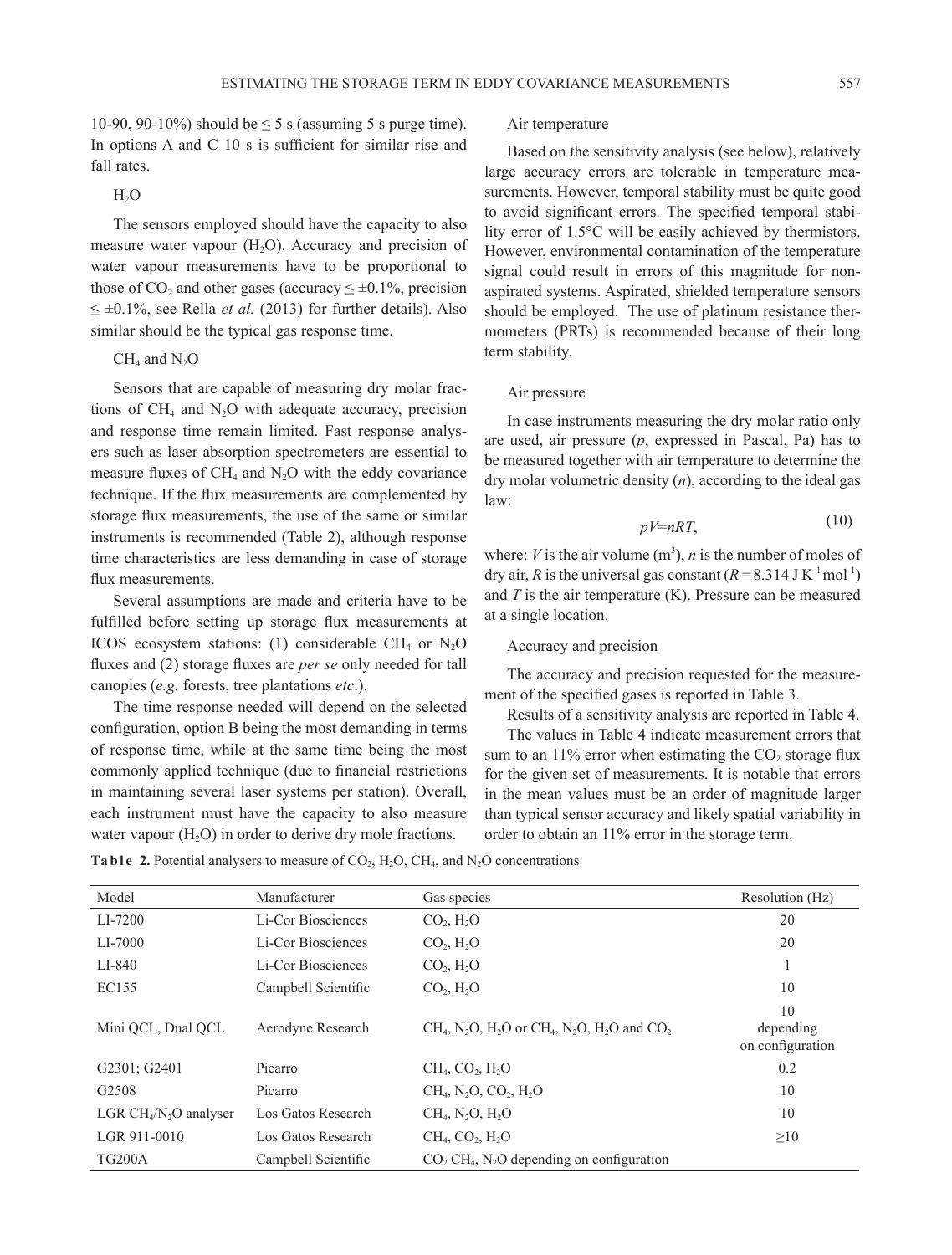# **Spatial and temporal sampling design**

Spatial sampling strategy: vertical locations

A defined number of measurement points have to be placed along the vertical as a function of the eddy covariance measurement height. The number of points should be increased in case of complex (non-monotonic) profiles of gas concentrations. It is also stipulated that any distinguishable canopy layer must be represented in the sampling scheme. In order to give a general indication of the minimal number, *N*, of sampling points in the vertical of a tower with eddy covariance instruments placed at the height *h*, in meters, the following equation can be used as guideline:

$$
N = \lfloor (h^a) \rfloor,\tag{11}
$$

where:  $\lfloor (h^a) \rfloor$  represents the integer part of a given value. The default value for the exponent  $\alpha$  is 0.667.

This means *e.g.* that three sampling points profile is needed for an eddy covariance measurement height of 6 m, 7 points for 20 m, and 10 points for a 35 m. In case of documented regular vertical profiles of the gas of interest, the value of the exponent  $\alpha$  can be reduced to 0.5. A profile is defined as regular in the absence of a distinguishable canopy layer and/or if the  $N = \lfloor h^{0.5} \rfloor$  sampling and  $N = \lfloor h^{0.667} \rfloor$ sampling lead to storage flux not differing by more than 10% in more than 10% of the cases.

In case of configuration B, a number of vertical points exceeding that given by  $N = \left| h^{0.75} \right|$  is not recommended, since higher vertical densities could result in reduced sampling repetitions. The measurement of a single point should last approximately 15 s, even under an optimal system construction, and the first 5 s of each measurement have to be discarded in order to avoid contamination of the current measurement by the previous one (Marcolla *et al.*, 2014). Since the maximum repetition time is 300 s, the maximum

**Table 3.** Accuracy and precision requirements

| Storage flux     | Accuracy                                                | Precision                                               |
|------------------|---------------------------------------------------------|---------------------------------------------------------|
| H <sub>2</sub> O | +/- 1 mmol $m^{-2} s^{-1}$                              | $+/- 1$ mmol m <sup>-2</sup> s <sup>-1</sup>            |
| CO <sub>2</sub>  | $+/- 1 \text{ \mu}$ mol m <sup>-2</sup> s <sup>-1</sup> | $+/- 1 \text{ \mu}$ mol m <sup>-2</sup> s <sup>-1</sup> |
| CH <sub>4</sub>  | $+/- 1$ nmol m <sup>-2</sup> s <sup>-1</sup>            | +/- 1 nmol m <sup>-2</sup> s <sup>-1</sup>              |
| N,O              | $+/- 1$ nmol m <sup>-2</sup> s <sup>-1</sup>            | $+/- 1$ nmol m <sup>-2</sup> s <sup>-1</sup>            |

number of lines is 20 in case of 15 s measurement period, or lower if the time needed for stabilization of each channel is longer. This implies that configuration 'B' is not recommended for storage flux computation in the case of high towers, complex profiles and slow switching systems. In such cases, configuration 'C' is preferable.

The recommended number and vertical distribution of sampling points imply that the simple computation of the storage value as obtained from a single point, such as the eddy covariance measurement point (Greco and Baldocchi, 1996) can be acceptable (representing a special case of configuration 'A') only if the turbulent flux is measured at a low height above the ground  $\ll 2$  m, or up to 4 m in case of documented, regular, vertical distribution of molar densities, and negligible horizontal variability).

The vertical distribution of measurement points should be adapted to specific site conditions. If specific features in the vertical distribution of molar densities do not suggest other distribution of sensors, it is recommended to use a profile's vertical sensor distribution corresponding to:

$$
z_{N_i} = \left(N_i^b \ h\right) \ N^{-b}, \tag{12}
$$

where  $z_N$  is the height of the sampling point in meters,  $N_i$  is the number of the air intake point  $(N<sub>i</sub>=1$  is the lowest), h is the height of the sonic anemometer and *N* is the number of sampling points, as defined by Eq. (11). The recommended sampling points distribution is dependent on the exponent *b,* whose default value is 1.5, and which can be set between 1 (linear distribution, to be used when the molar densities of the scalar of interest are linearly changing along the vertical) and 2.718 (logarithmic distribution, to be used when the molar densities decrease logarithmically with height above ground).

Example: Given a tower height of 10 m the setup can be composed by 4 air sampling points, tubes with 4 mm inner diameter, flow rate of 4 L min<sup>-1</sup>, sampling time of 15 s (5 s) purging and 10 s reading) and an analyser such as Li-7000 (Li-Cor, Lincoln, NE, USA). The repetition period will be 60 s and the air receiver will have a volume of 8-10 L. Two or four pumps can be used depending on the configuration. A 3-way solenoid valve manifold (or rotary valves) will be used for line selection. A commercial datalogger (such as CR 1000, Campbell Scientific Inc., USA) can be used to automatically provide the input for the line switching

**Table 4.** Errors in directly measured variables which sum to a relative error in the flux storage estimate of < 20%

| Variable                                | Reference value                 | Typical sensor error                      | Relative sensor error |
|-----------------------------------------|---------------------------------|-------------------------------------------|-----------------------|
| Gas constant in dry air, $R_d$          | 287.06 J $kg^{-1} K^{-1}$       | $0.01$ J kg <sup>-1</sup> K <sup>-1</sup> | $\leq 0.01\%$         |
| Air temperature, $T$                    | 288 K                           | 0.3 K                                     | $0.1\%$               |
| Time interval, $\delta t$               | 1800 s                          | $0.1$ s                                   | $\leq 0.01\%$         |
| Air intake height, $h$                  | 10 <sub>m</sub>                 | 0.1 <sub>m</sub>                          | $1\%$                 |
| Dry air partial pressure, $p_d$         | $100$ kPa                       | $20$ Pa                                   | $0.02\%$              |
| Variation in dry mole density, $\rho_c$ | $2.4 \mu$ mol mol <sup>-1</sup> | $0.2 \mu$ mol mol <sup>-1</sup>           | 10%                   |
| Examples given for $CO2$ .              |                                 |                                           |                       |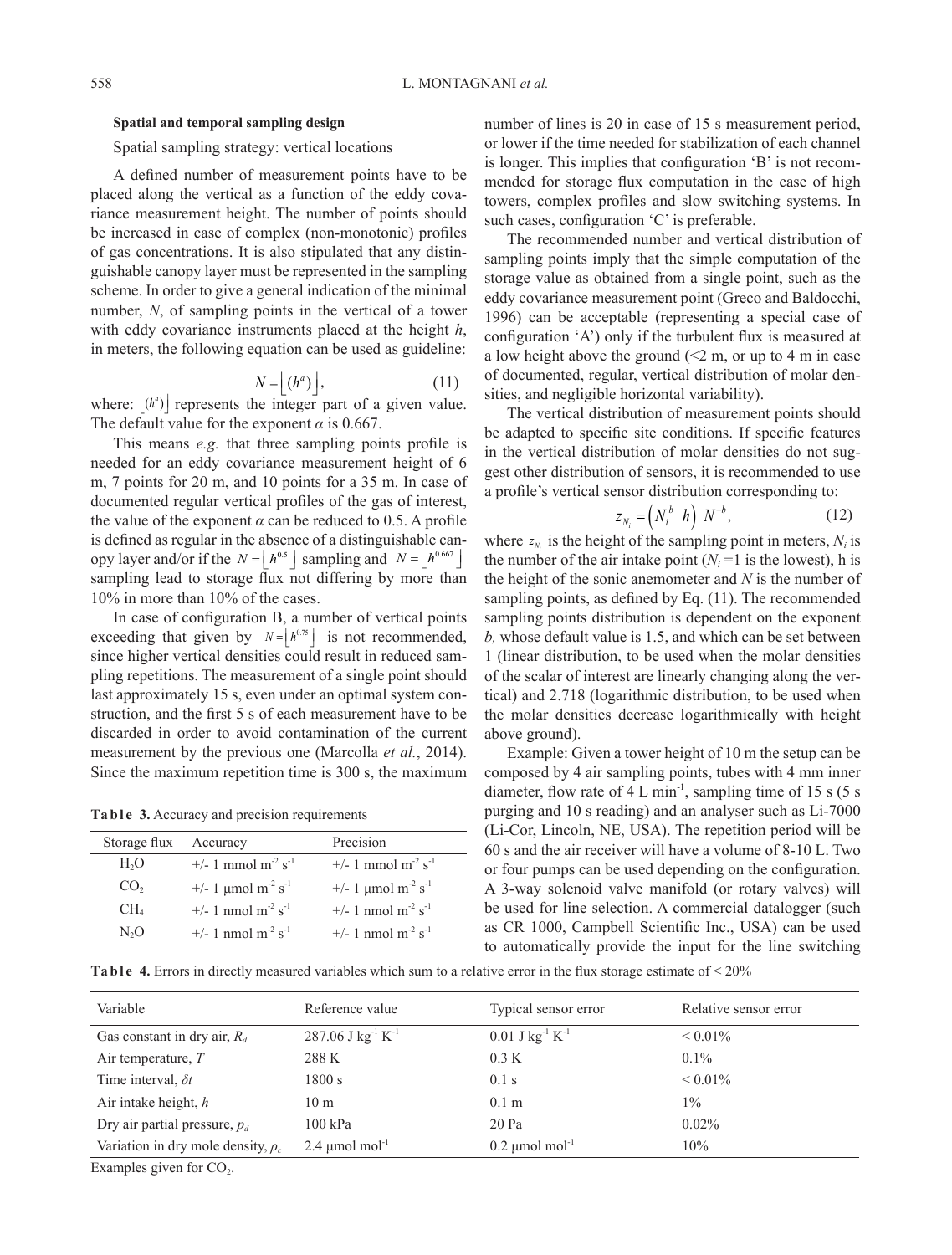and for sampling the data (Marcolla *et al.*, 2014). In case laser absorption spectrometers are used, data can be saved directly on the computer or fed into a datalogger collecting the additional variables.

### Spatial sampling strategy: horizontal locations

Large horizontal differences in  $CO<sub>2</sub>$  molar densities can occur under specific meteorological conditions, even in supposedly homogeneous forests (Feigenwinter *et al.*, 2008 and Aubinet *et al.*, 2010), and not only at advection-prone sites (Etzold *et al.*, 2010; Montagnani *et al.*, 2009). Even larger horizontal differences are expected for  $CH_4$  and  $N_2O$ due to the typical marked spatial variability of their sources and sinks.

This implies the need of considering the horizontal distribution of the molar density to properly represent the reference volume. The horizontal variability is expected to be highest at the lowest levels, because of the spatial variability of GHG's sources/sinks at the surface (Acosta *et al.*, 2013), combined with heterogeneity in the drag force exercised by canopies and the possible interaction with below-canopy wind circulation (Yang *et al.*, 2007).

To take into account the horizontal variability in the scalars' dry molar density, when the vertical sampling points are  $\geq$ 3, a minimum of four air inlets, spaced at least 5 m apart around the tower are prescribed at the lowest level, and two at the second level, while at higher levels one air inlet is considered to be sufficient (Nicolini *et al.*, 2018). In forests where the canopy radius is larger than 5 m, also the sampling points should have larger horizontal spacing.

A ramified design of the sampling system is recommended, with horizontal tube branching obtained by T connectors, since it assures homogeneity of the pressure inside the tubing (Marcolla *et al.*, 2014). The sampled air collected at the same height above ground level is then mixed in a single intake buffer volume representing a given height level. Ramification should be designed to maintain an equal tube length between sampling points and to equally distribute the flow between all the branches.

### Temporal sampling strategy

Scalar changes in the air control volume may occur over a wide range of time scales. The storage change flux typically integrates to zero at long time scales because the mean change of the dry mole fraction of scalars over diel and annual cycles is roughly zero. However, at shorter time scales, such as the typical 30 min integration time of turbulent flux measurements (Lenschow *et al.*, 1994), the storage term can be a significant portion of the scalar flux.

In configuration 'A', if buffer volumes are not used, a sampling frequency identical to that for the turbulent fluxes is recommended  $(\geq 10 \text{ Hz})$  and 1 Hz average values have to be recorded. This can be achieved using the internal instrument software, where available. In configuration 'B', although the effective sampling frequency of each line will be determined by the discontinuous sampling in the range between 0.01 and 0.003 Hz, a continuous time-series at a rate of 1 Hz should be recorded, including periods belonging to the central part of the half-hour, not used for storage flux computation. In configuration '*C*', if a small mixing volume is used, sampling and recording should be both at 1 Hz. In all configurations, companion variables (temperature, pressure, channel number, flow rate) should be collected and averaged at the same 1 Hz frequency.

# **Final dataset and storage flux computation**  Discretisation of the storage flux equation

The objective of measurement, computation and modelling of dry mole densities is to achieve an adequate estimate of the mean values of the scalar of interest in the reference volume at the beginning and at the end of the computational period (typically 1800 s) to compute the variation in time as storage flux. To achieve this, it can be convenient to have an estimate of the vertical and horizontal variability.

For computational purposes it is convenient that storage flux  $J_c$  (Eq. (6)) of a scalar of interest *c* is written, after discretisation, as:

$$
J_c = \sum_{i=1}^{N} \overline{\rho_d}_{i} \left(\frac{\Delta c}{\Delta t}\right)_{i} \Delta z_{i},
$$
 (13)

where  $\rho_{d_i}$  is the time-averaged dry air density in the layer representative of the individual measurement point, *i*,  $\left(\frac{\Delta c}{\Delta t}\right)$  is the scalar mole density difference at height *i* over a time period  $\Delta t$ ,  $\Delta z_i$  is the vertical extent of the corresponding *i*th air layer (*i.e.* vertical segment), and *N* is the number of segments.

Vertical integration of the storage term requires integration limits, *i.e.* boundaries separating individual vertical layers for which storage measurements are taken. The height above ground of any one layer boundary (*zli*) will be defined as the mean height of the gas measurement level below and above the boundary:

$$
z l_i = \frac{(z_{N_i} + z_{N_{i+1}})}{2}.
$$
 (14)

Note that for a non-equidistant distribution of measurement heights, the measurement is not centered relative to the boundaries of the layer. Rather, using Eq. (12), the measurement level is closer to the lower boundary, taking into account the typically preferential vertical concentration distribution of  $CO<sub>2</sub>$  and other considered gases. Exceptions to Eq. (14) are the height of the lower-most vertical layer boundary that will be at the ground surface  $(zl_0=0)$  and the upper most boundary, which will coincide with the upper air intake point and with the height *h* (where  $z l_n = h$ ) of the turbulent flux measurements.

The vertical segments that appear in Eq. (13) are then defined as:

$$
\Delta z_i = z l_i - z l_{i-1}.\tag{15}
$$

Instead of  $\overline{\rho_{d_i}}$  for individual layers, the average dry air density  $(\overline{\rho_d})$  for the air column can be used as a scaling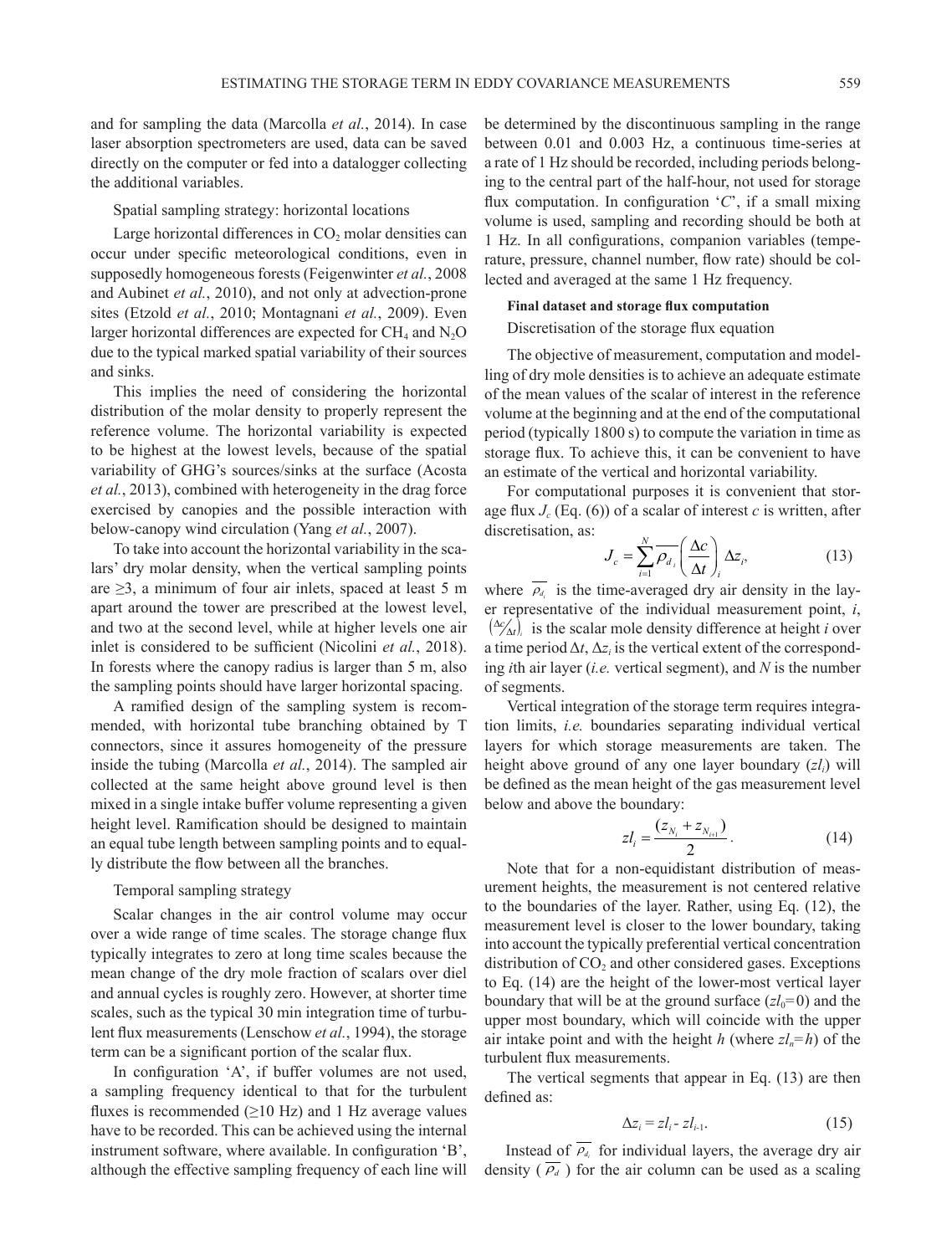variable to convert the kinematic storage term into a massbased quantity:

$$
J_c = \overline{\rho_d} \sum_{i=1}^{N} \left( \frac{\Delta c}{\Delta t} \right)_i \Delta z_i.
$$
 (16)

For this purpose, measurements are needed that allow the determination of the air pressure, humidity, and temperature. The average air temperature  $(\overline{T})$  of the air control volume must be determined. For this purpose, a temperature measurement at every air intake height of the storage profile is sufficient, and  $\overline{T}$  can be calculated as the average of temperatures measured along the profile. The average will be weighted by the depths of the air layers which are represented by the individual measurement points (Eq. (15)). This allows calculation of the atmospheric scale height (H) of the air in the tower column as:

$$
H = \frac{R_d \overline{T}}{g},\tag{17}
$$

with the average air temperature  $(\overline{T})$  as above (in units of K), and required constants include both the particular gas constant for dry air  $(R_d = 287.06 \text{ J kg}^{-1} \text{ K}^{-1})$  and the gravitational acceleration ( $g=9.8$  m s<sup>-2</sup>).

The average air pressure  $(\bar{p})$  is also required. For this, it is sufficient to measure the pressure at the surface  $(p_0)$ , and take advantage of the near exponential decrease in pressure with height, according to:

$$
p = p_0 e^{-\frac{z}{H}}.\tag{18}
$$

From this, the average (in time and space) pressure can be determined from a simple linear approximation of Eq. (18), so that:

$$
\overline{p} = p_0 (1 - \frac{0.5z}{H}), \tag{19}
$$

where: *z* is the turbulent flux measurement height. For the towers of limited height as ordinarily used in eddy covariance measurements  $(\leq 100 \text{ m})$ , the computed value of pressure decrease with elevation can be further approximated to  $10$  Pa m<sup>-1</sup>.

The average vapour pressure  $\left(\overline{e}\right)$  is also required. This can be determined, in a way similar to  $\overline{T}$  as the weighted average of the water vapour measurements.

From these data, the average dry air pressure  $(\overline{p_d})$  can be calculated as the difference of observed total air pressure and water vapour pressure,  $\bar{p} - \bar{e}$ , according to Dalton's law.

Finally, applying the ideal gas law, the average dry air density can be determined as:

$$
\overline{\rho_d} = \frac{\overline{p_d}}{R_d \overline{T}} \ . \tag{20}
$$

Analogically, dry air density  $\overline{\rho_{d_i}}$  for each individual layer in Eq.  $(20)$  is given by:

$$
\overline{\rho_{d_i}} = \frac{p_{d_i}}{R_d \overline{T_i}} \tag{21}
$$

with  $p_{d_i} = p_i - e_i$  and  $p_i$  obtained from Eq. (18) for  $z = z_i$  or from Eq. (19) for 0.5*z*=*zi*.

When the sampling configuration 'C' is used, the storage flux,  $J_c$  will be calculated simply as:

$$
J_c = \overline{\rho_d} \frac{\Delta c}{\Delta t} h. \tag{22}
$$

Spatial interpolation procedure

Although different interpolation schemes and modelling algorithms can be used to obtain the vertical distribution of the considered scalar, we can rely on a regular and relatively dense sampling scheme and we aim at formulating a consistent computational algorithm for all the sampling schemes. Therefore, we recommend the rectangular interpolation of  $\Delta z_i$ , segments, as defined by Eq. (15), based on *ci* values representative of the segment. In the case of configuration '*C*', the flow of the different channels of the MFC will be set to be proportional to the depth of the sampled vertical segment Δ*zi*.

In other words, the top measurement level at the height of the eddy covariance sonic anemometer,  $z_n = h$  will be considered as representative of the highest segment, while other segments will be computed considering an intermediate measurement value taken along the segment.

Example: A tower (eddy covariance measurement height  $h = 10$  m) with four vertical sampling locations (Eq. (11)), which are distributed according to the default value of the exponent in Eq. (12) (which is 1.5), will have the air sampling heights at 1.25, 3.54, 6.50, and 10 m. The four  $\Delta z_i$  segments will be  $\Delta z_1 = 0.00 - 2.39$  m,  $\Delta z_2 = 2.39 - 5.02$  m,  $\Delta z_3 = 5.02 - 8.25$  m and  $\Delta z_4 = 8.25 - 10$  m (Eq. (14)). This interpolation procedure can be used for all the possible configurations, including type '*C*', where flow rates for the different levels have to be regulated proportionally to the vertical width of the  $\Delta z_1$  segments. In case of configuration '*C*', in this example, the air sampling flow  $(L \text{ min}^{-1})$  at the different levels will be set to be proportional to 1.75, 2.39, 2.62 and 3.23 for  $\Delta z_1$ ,  $\Delta z_2$ ,  $\Delta z_3$  and  $\Delta z_4$ , respectively (Eq. (15)).

Temporal discretization, interpolation and integration

Following Finnigan (2006) we should avoid that storage flux estimates be influenced by single eddies penetrating inside the canopy, and we should use for the storage flux computation a period long enough to capture an adequate number of these eddies to avoid introducing bias to the profiles or single observational points. As a rule of thumb, the integration period can be taken equal to 10  $\tau$ , where  $\tau$  is the integral time scale of turbulent time series. Given the wide differences in the turbulent characteristics existing at the ICOS ecosystem stations, and lacking adequate experimental evidence for all site conditions, we consider an adequate time of integration 10 *τ* a period between 60 and 300 s, with the shorter integration time to be reserved to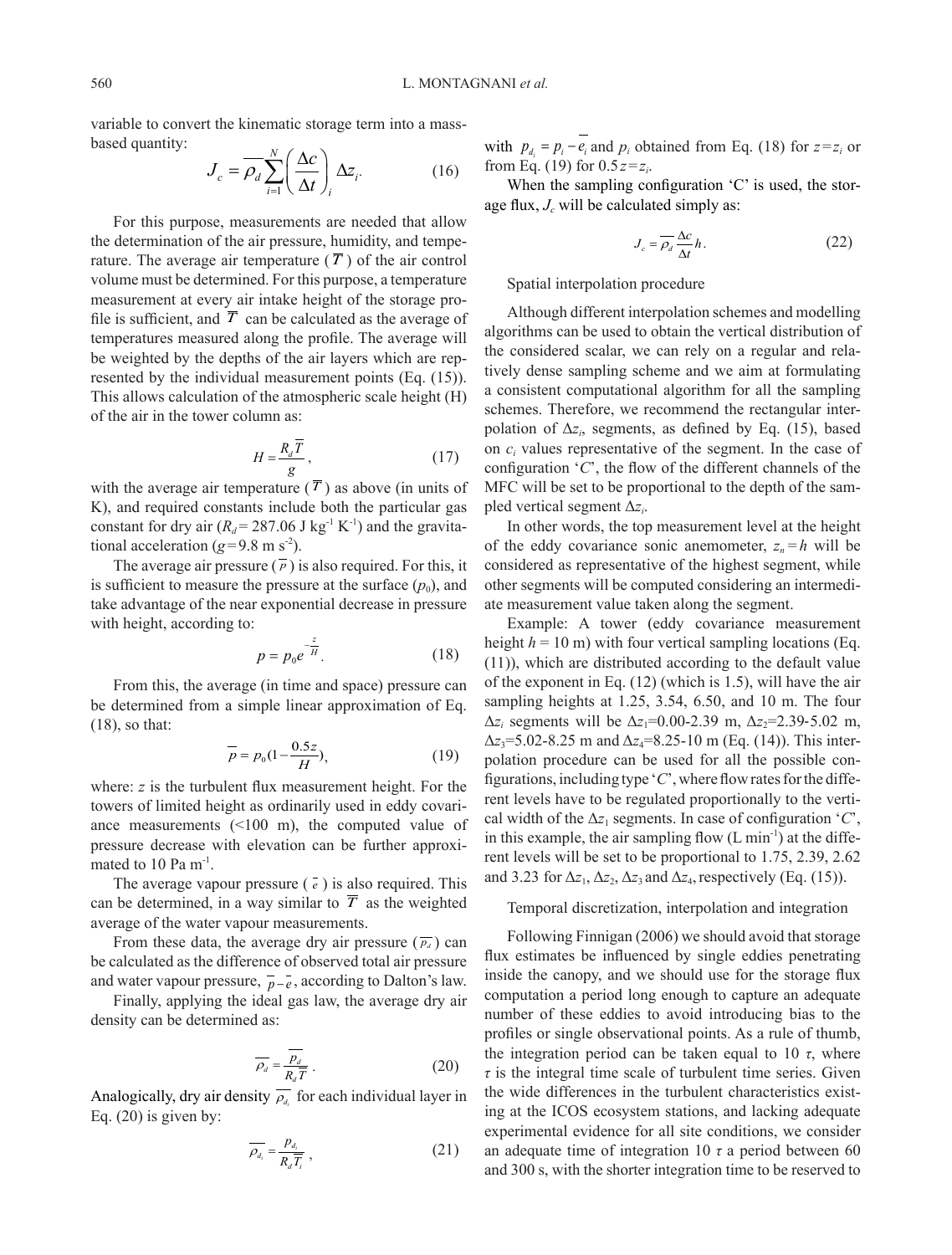turbulent conditions as observed in short canopies, 300 s to be reserved for dense canopies of 30 m or above, and 180 s as default value. This integration period in which the average dry molar fraction  $\overline{c}$  will be calculated, will be applied to all the storage configurations ('A', 'B', 'C'), although the low-pass filtering obtained through the use of air receivers, when present, will limit the practical relevance of this averaging procedure.

While in case of configuration 'A' and 'C' measured values at 1 Hz are readily available, in configuration 'B' only discontinuous measurements will be available. It is therefore recommended that the values for the different heights representative of the selected time interval be obtained from linear interpolation between consecutive measurements. This means that a maximum of additional 300 s in the half-hour should be reserved to obtain a molar fraction (*C*) representing a given height and a given time. To make the temporal interpolation, the average of 5-15 s of dry molar fraction data, measured after channel change and stabilization, will be used as an input data.

Example: Assuming that turbulent flux and storage flux estimates are to be computed for timestamps 08:00:00, then by convention the 08:00:00 timestamp represents the flux corresponding to observations between 07:30:00 and 08:00:00. Assuming a 10 *τ* value of 180 s, Δ*c* will then be computed from the time average of measurements from 07:58:31 to 08:01:30 minus the time average of measurements from 07:28:30 to 07:31:30.

To synchronize storage flux and eddy covariance measurements, the average time employed by the sampled air from the air intake to the analyser will be calculated based on flow rate and air volume of the sampling system; timestamps will be adjusted accordingly.

#### **Computational procedure for air density values**

It is convenient that the time averaged and vertically averaged values of dry air density  $\rho_{d_i}$  be computed in the same way as for the scalar *C* from available measurements of air temperature, relative humidity and pressure.

# List of variables needed for the storage flux computation

Within ICOS, storage flux calculations will be done centrally by the ICOS Ecosystem thematic Centre (ETC). The following variables are needed for the computation of the storage flux: Time (1 s resolution); measurement level; trace gas species  $(CO_2, H_2O, CH_4 \text{ or } N_2O)$ ; gas analyser temperature  $(K)$  and pressure  $(Pa)$ ; flow rate  $(L \min^{-1})$ ; trace gas concentration in wet air (mol mol $^{-1}$ ); water vapour concentration (mol mol<sup>-1</sup>), although a relaxed sampling frequency of 0.033 Hz is acceptable to be consistent with other meteorological variables acquisition frequency.

For the correct computation of the storage flux, the additional metadata reported in the Table 5 should be also recorded. The number of sample points (as obtained from Eq. (11)) and the eventual establishment of profile system for tower heights between 2 and 4 m will be defined after profile testing. Profiles have to be measured during peak vegetation development and daily air temperature higher than the 25th percentile of local annual range. Measurements have to be done both during daytime in neutral or instable conditions and during night time in stable conditions, for a total of at least 48 h. A system having multiple gas analysers (option 'A') will be used for testing purposes. Collected data have to be sent to the ETC for evaluation. These documentation measurements should be repeated in case of significant changes of the ecosystem to be measured (including canopy height) which might affect the profile, *e.g.* cultivation of maize if the existing documentation was for a wheat canopy.

It is necessary that information about tube inner diameter, tube length, flow rate and size of mixing volume be provided (Table 5) and it is recommended that the time employed by the sampled air from the air intake to the analyser be calculated by flowing artificial gases at known, higher than ambient concentration through the tubing. Such testing should last long enough to determine the time constant in the mixing volumes when present.

The establishment of the profile measurements is foreseen between 2 and 4 m when  $J_c$  fluxes calculated on the basis of 3 measured points diverge by at least 10% from those obtained from a single measurement point in at least 10% of the data during the testing. Irrespective of tower height, it is foreseen that if the system, due to inadequate configuration or technical quality, will not attain the characteristics required according to the abovementioned criterion of 10% difference, it will be changed with another system to meet the needed level of accuracy, precision and long-term stability.

Profile testing and documentation

The recommended presence of temperature and humidity sensors, together with a single air pressure sensor and the use of Eq. (18) or (19), will make feasible the computation of the dry air density and the cross check between

Ta b l e 5. List of metadata to be recorded for each sampling level

|              | Variable              | Units                |
|--------------|-----------------------|----------------------|
|              | sensor model          | Text                 |
| Trace gas    | sensor ID             | alphanumeric         |
|              | sample flow rate      | $L \text{ min}^{-1}$ |
|              | intake length         | m                    |
|              | intake inner diameter | mm                   |
|              | intake material       | Text                 |
|              | buffer volume size    | L                    |
|              |                       |                      |
|              | height above surface  | m                    |
| Sample point | easting (UTM)         | m                    |
|              | northing (UTM)        | m                    |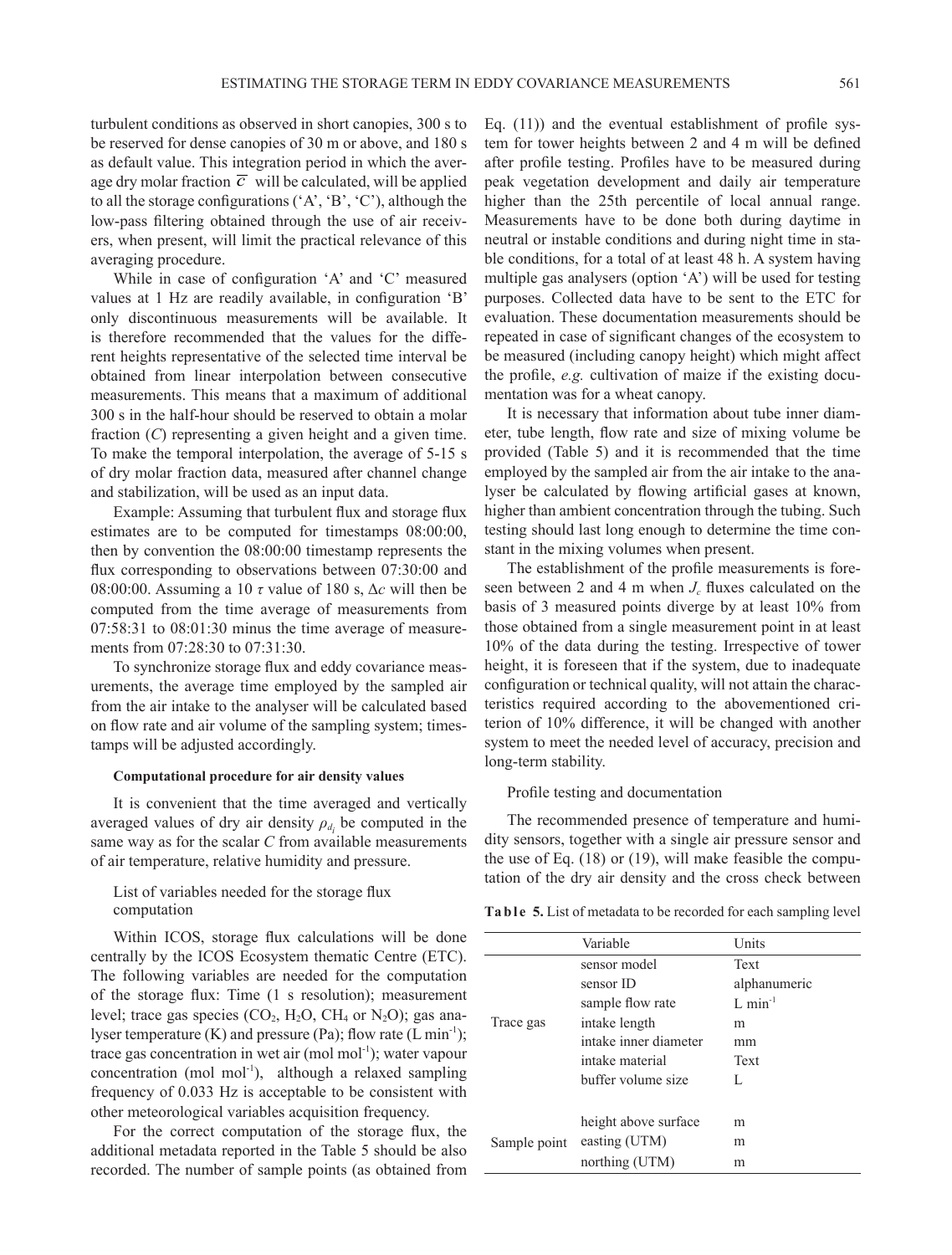water vapour concentrations measured by infrared gas analysers (IRGAs) and/or laser absorption spectrometers and meteorological sensors. Measured values of RH can be converted to water vapour mole density  $(\chi_{H,0})$  according to the approximate solution of the Clapeyron-Clausius equation:

$$
\frac{dp}{dT} = \frac{\lambda}{T(V_b - V_a)},\tag{24}
$$

where:  $p$  is pressure,  $\lambda$  is the latent heat of vaporization, and *V* is the volume of the two phases *a* and *b*, can be made explicit and approximated:

$$
\chi_{\text{H}_2\text{O}} = (6088.484 \exp(t/(t+237.6429)17.31303) / \qquad (25)
$$
  
18.0153) *RH*)/(p/(8.314(t+273.15)),

where: *RH* is the fraction of humidity relative to dew point, *t* is the air temperature expressed in degrees Celsius, and *p* the air pressure expressed in Pascal.

### Calibration and maintenance

Testing and eventual calibration of gas sensors will follow the same guidelines as for the turbulent flux analyser. Sensors for companion variables (P, T, flow rate) should be tested with the same frequency.

# Leakage testing

Leakage testing should be performed at the same frequency and in the same occurrences as for calibration. Gases having a defined mixing ratio will be flowed through the different lines and the measured value will be in the range of  $\pm 1\%$  with respect to the gas nominal value. In case configuration C is adopted, the testing will be done separately for all lines.

### Scheduled replacement

Factory calibration of the analyser(s) should be done with the same frequency as for the turbulent flux analyser. Extraordinary replacement should be done in case of malfunctioning (*e.g.* drift in measured molar densities). Tubing system should be checked annually and should be replaced at least every 10 years to avoid increasing rates of absorption / emission of measured gases along the tube. Expected pump lifetime is 2 years.

#### RESULTS AND DISCUSSION

# **Biological and physical variables influencing the storage flux**

Similarly to the turbulent flux, the storage flux is proportional to plant and biological activity of the observed ecosystem, but it is also influenced by physical variables, partly different from those influencing the turbulent flux. Among the biological activities, the processes taking place at soil level, namely microbial, mycorrhizal and root respiration, methanogenesis in case of  $CH<sub>4</sub>$  and nitrate reducing bacteria in case of  $N_2O$ , are particularly relevant. These biological variables are influenced by a combination of factors, like the substrate availability, water content and temperature.

The physical processes leading to accumulation of carbon dioxide in the surface air layer are mostly the same leading to the establishment of the turbulent flux (wind velocity, friction velocity, the vertical thermal gradient), but acting in the opposing direction: when these variables are large, the storage flux is in general minimal and the turbulent flux represents most of the gas exchange. Exceptions are the conditions of very strong winds leading to recirculation inside the canopy (Kutter *et al.*, 2017; Xu *et al.*, 2018b), and the morning transition period, when the gases stored in the lowest air layer tend to be removed from the considered ecosystem. At some sites, advection can also reduce the storage flux. Therefore, conditions with very low levels of turbulence, associated with a non-negligible below canopy wind velocity, can determine an advection increase and a reduction in the amount of biologically produced gases in the lowest air layer (McHugh *et al.*, 2017). But the physical variable mostly influencing the measured storage flux at the eddy covariance sites is probably the simplest: the height above the soil where sonic anemometer and the gas analyser are placed. This is for the trivial reason that the storage flux is proportional to the amount of accumulated gas (or depleted, if negative), and it depends on the height of the air layer where it is measured.

# **Temporal variability of molar densities**

Observed patterns of the storage flux for the different gases

Since the storage flux is a component of the equation describing the net ecosystem exchange of any GHG (Eq. (5)), it could be expected that its range is somewhat proportional to the overall flux. However, during the day, storage fluxes of the considered gases show a different pattern from that of the turbulent flux. Driven by changes in radiation, in soil moisture availability and also affected by ventilation within the canopy, the  $CO<sub>2</sub>$  storage flux generally shows negative values in the morning, related to the decrease in molar densities in the air column, and positive values in the evening, when the opposite process of accumulation occurs (Aubinet *et al.*, 2005). The  $H_2O$  storage flux generally follows an opposite daily pattern. Methane and nitrous oxide behave more variably and are strongly dependent on the overall production/consumption rate as well as the ecosystem under observation. These gases may be characterized by diurnal cycles too, but not consistently throughout the year. Their diurnal cycles are either characterized by low emissions during night and morning and rising emissions during the day, or *vice-versa*.

In its daily pattern, the storage flux represents the first derivative of the equation representing the molar density of the considered gas. Since carbon dioxide and methane generally show a maximum in molar density at night,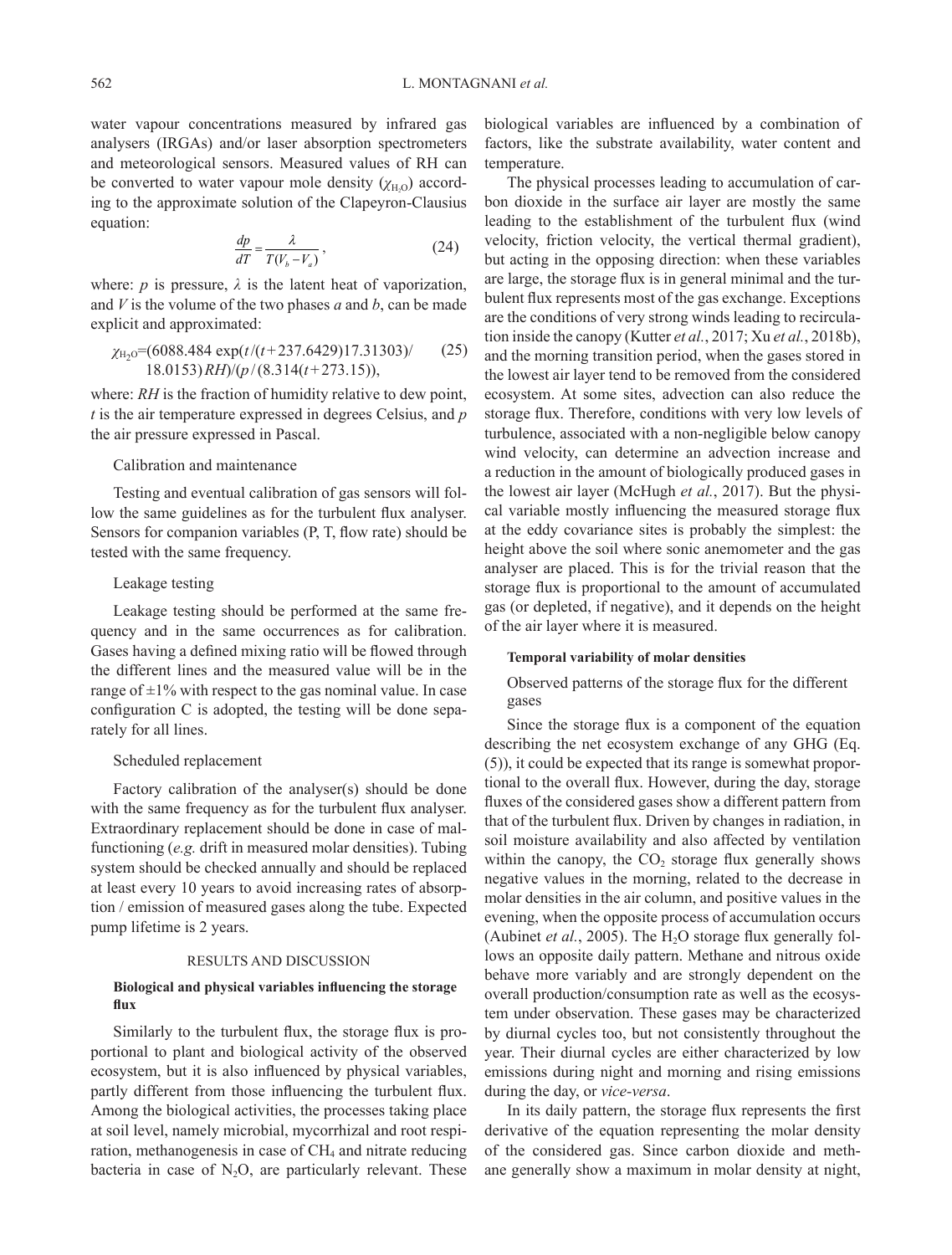opposite to that of water vapour, it is expected that the diel pattern of the storage flux of these gases is also substantially different.

### Carbon dioxide:

As reported by Baldocchi (2008), storage of  $CO<sub>2</sub>$  is typically small during the day and on windy nights. However, significant positive values may be observed during poor mixing conditions at night when the  $CO<sub>2</sub>$  produced by the ecosystem respiration is accumulating within and below the canopy. A negative peak of storage is often observed in the morning when nocturnally accumulated  $CO<sub>2</sub>$  is flushed out of the ecosystem or absorbed by ecosystem assimilation (Goulden *et al.*, 1996; Grace *et al.*, 1996).

### Water vapour:

For water vapour, given the positive correlation existing between water vapour saturation pressure and temperature, higher molar density values are generally observed in summer, during daytime, and near the ground. Following Baldocchi (2008) we can observe that storage of water vapour is small at night, the ecosystem transpiration rate being low during this period. Since during the day atmospheric conditions are unfavourable for the accumulation of any gases, the relevance of the water vapour storage flux is generally low. Water vapour storage flux shows a daily pattern generally positive at dawn and negative starting from the morning to noon.

### Methane:

At present, published data about methane storage fluxes are scarce (Desai *et al.*, 2015; Peltola *et al.*, 2015). For tall towers, reported values of  $CH<sub>4</sub>$  storage flux were on the same order of magnitude as the turbulent flux at night. The daily pattern is similar to what is observed for  $CO<sub>2</sub>$ , with negative values in the morning and positive ones later in the day and in the night. The positive peak frequently observed for  $CO<sub>2</sub>$  in the evening is not evident. Horizontal variation in gas concentrations becomes even more important considering the patchiness of hotspots of  $CH_4$  and  $N_2O$ production, particularly in grazed and agricultural systems.

#### **Observed value range of storage fluxes**

The range of storage flux is dependent on the height of the representative air column where measurements are conducted and on the variation in time of molar densities. Maximal values of storage fluxes can be assumed to be  $\pm 30$ µmol  $CO_2$  m<sup>-2</sup> s<sup>-1</sup> and  $\pm$  5 mmol H<sub>2</sub>O m<sup>-2</sup> s<sup>-1</sup>. Relative variations are greater for  $CH_4$  and  $N_2O$ , with large storage fluxes during few events depending on the source strength and small variations during non-pulsed background emissions.

Observed ranges in the storage fluxes in different ecosystems are reported in Table 6. At the time of writing this paper, no information on typical  $N_2O$  storage fluxes was available.

Considerations on the spatial and temporal requirements of storage flux measurements as obtained in previous analyses

Different degrees of attention were given in the past to the three main sources of variability in the storage flux computation, *i.e.* the vertical and horizontal variability and the temporal variability in the scalar quantity.

Vertical variability received some attention (Yang *et al.*, 1999), and several studies aimed at defining the best vertical distribution of the sampling points (Nicolini *et al.*, 2018; Wang *et al.,* 2016; Yang *et al.*, 2007). In the vertical, the largest observed  $CO<sub>2</sub>$  values and variations in dry molar density were observed at night in the first few meters above the ground, although with differences from site to site in the shape of the vertical profile. Secondary minima were found at the canopy level during daytime.

|  | Table 6. Ranges in the storage fluxes observed in different ecosystem types |  |  |  |
|--|-----------------------------------------------------------------------------|--|--|--|
|  |                                                                             |  |  |  |

| Flux units                                     | Study                            | Ecosystem               | Height(m) | Range                                                |
|------------------------------------------------|----------------------------------|-------------------------|-----------|------------------------------------------------------|
| $H_2O$ (mmol m <sup>-2</sup> s <sup>-1</sup> ) | Haverd et al. $(2007)^*$         | Forest                  | 40        | -0.23 to 1.15 mmol $m^2 s^{-1}$                      |
|                                                | Ohkubo and Kosugi (2008)*        | Temperate forest        | 29        | $-0.09$ to 0.23 mmol m <sup>-2</sup> s <sup>-1</sup> |
|                                                | Al-Saidi et al. (2009)           | Sorghum, Sugarcane      | 6         | +/- 0.05 $\mu$ mol m <sup>-2</sup> s <sup>-1</sup>   |
|                                                | de Araujo <i>et al.</i> $(2010)$ | Tropical forest         | 30        | -20 to 10 $\mu$ mol m <sup>-2</sup> s <sup>-1</sup>  |
|                                                | Crawford et al. (2011)           | Sub-urban               | 45        | -2 to 3 $\mu$ mol m <sup>-2</sup> s <sup>-1</sup>    |
|                                                | Feigenwinter et al. (2008)       | Three temperate forests | ca.30     | -3 to 3 $\mu$ mol m <sup>-2</sup> s <sup>-1</sup>    |
| $CO_2$ (µmol m <sup>-2</sup> s <sup>-1</sup> ) | Goulden et al. (1996)            | Tropical forest         | 30        | $-12$ to 7 µmol m <sup>-2</sup> s <sup>-1</sup>      |
|                                                | Gu et al. (2012)                 | Temperate forest        | 32        | -2 to 2 $\mu$ mol m <sup>-2</sup> s <sup>-1</sup>    |
|                                                | Ohkubo and Kosugi (2008)         | Temperate forest        | 29        | -3 to 2 $\mu$ mol m <sup>-2</sup> s <sup>-1</sup>    |
|                                                | Mammarella et al. (2007)         | Boreal forest           | 23        | -2 to 2 $\mu$ mol m <sup>-2</sup> s <sup>-1</sup>    |
| $CH_4$ (nmol m <sup>-2</sup> s <sup>-1</sup> ) | Desai et al. $(2015)$            | Boreal landscape        | 122       | $-10$ to 5 nmol m <sup>-2</sup> s <sup>-1</sup>      |
|                                                | Peltola <i>et al.</i> (2015)     | Temperate peatland      | 6         | $-2$ to 2 nmol m <sup>-2</sup> s <sup>-1</sup>       |
|                                                | Peltola et al. (2015)            | Temperate peatland      | 20        | $-5$ to 5 nmol m <sup>-2</sup> s <sup>-1</sup>       |
|                                                | Peltola et al. (2015)            | Temperate peatland      | 60        | $-11$ to 15 nmol m <sup>-2</sup> s <sup>-1</sup>     |

\*Original values expressed as latent heat  $(W m<sup>-2</sup>)$ .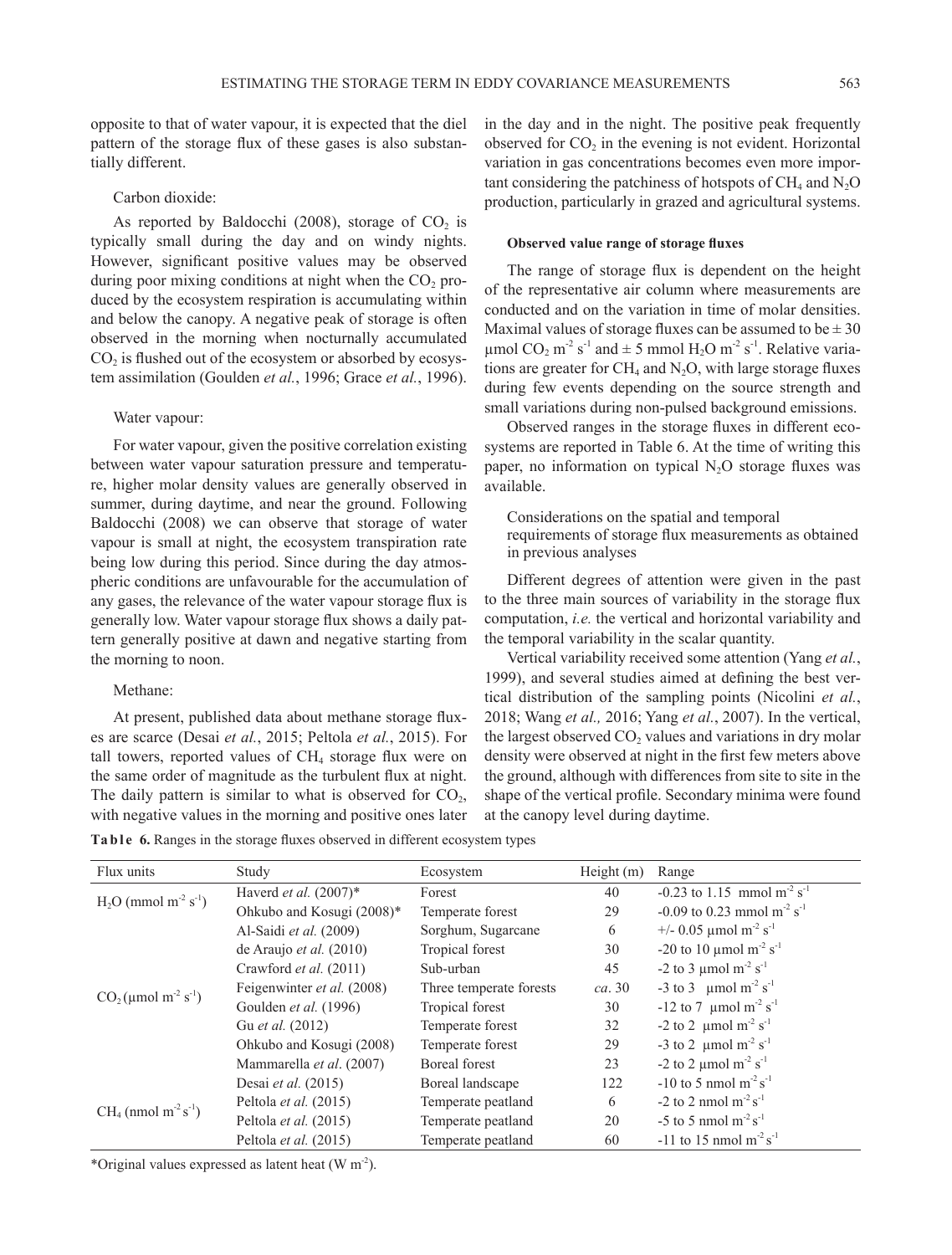The problem related to horizontal representativeness was ignored until recently (Marcolla *et al.*, 2014; Metzger, 2018; Nicolini *et al.*, 2018). Despite the assumption of horizontal homogeneity underlying the principles of eddy covariance technique, most flux measurement sites have some degree of horizontal heterogeneity in the topographic or biological surface. Air movements in conditions of low turbulence, which are frequent at night, further complicate the distribution of horizontal concentrations. This led to the recommendation of placing horizontal sampling points in addition to the vertical profile. This indication was experimentally confirmed by Nicolini *et al.* (2018).

Temporal variability was seldom considered (Finnigan, 2006; Heinesch *et al.*, 2007) and not linked with the requirements imposed by the Nyquist-Shannon theory of sampling. The effect of the buffer volumes on measured molar densities was treated by Cescatti et al. (2016), although not specifically related to the storage flux computation.

# Selecting the sampling scheme

The three possible configurations that can be used to measure the storage flux have both advantages and disadvantages, which can influence the selection at a given station.

Configuration 'A' has the main advantage of the limited work needed for the installation, but tends to be more expensive due to the cost of the analysers, particularly if large variability exists in the vertical profile shape and in the horizontal, requiring several observational points. Different analysers need also adequate inter-calibration. This configuration can be the best solution to measure  $J_c$ over short canopies, like grasslands, if  $N_2O$  and  $CH_4$  measurements are not envisaged. Particularly economically convenient is the special case in which a single point is sufficient, because of the short and homogeneous air volume to be measured, so the instrument used for eddy covariance measurements can give also the requested values needed for the storage computation. Since this configuration provides the most comprehensive amount of information, it is foreseen as the reference during the phase of testing and evaluation.

Conversely, the time and costs required to build the setup to measure  $J_c$  with configuration 'B' varies little with the number of sample points requested, so it is preferable with respect to configuration 'A' for measuring  $J_c$  in high canopies such as forests, where, however, configuration 'C' is theoretically preferable.

Configuration 'C' is the easiest to implement once a reliable multi-intake mass-flow controller is available. Depending on the cost of the mass-flow controller, configuration 'C' may also be the least expensive. The main drawback is that information on vertical distribution of mole densities is not obtained, but this is not strictly related to the storage flux computation.This setup, however, has

the advantage of continuously measuring all heights without gaps in the observation (like in scheme B), without the need for sampling line changes which can introduce instabilities, *e.g*. due to pressure transitions (like in scheme B), while being at the same time more resource efficient than scheme A, requiring only a single gas analyser. Switching between individual sampling lines is not needed and if the analyser has an adequate sampling frequency the air receiver is needed only to assure thorough air mixing.

Given the inherent difficulties in the maintenance of the sampling scheme A with multiple analysers and adequate calibration, and the temporal resolution of configuration 'B' possibly limiting also accuracy and precision of the computed storage flux, our recommendation for the long term perspective of the ICOS infrastructure is to adopt sampling scheme 'C', while it remains possible to use the other two configurations, particularly since additional information can be achieved with these more traditional setups. A careful analysis of site conditions and of fixed and variable costs of the selected configuration is recommended before installation.

# Cautions and limitations of the storage term implementation

Yang *et al.* (1999) observed that the high variability in measured  $CO<sub>2</sub>$  storage flux values, computed along vertical distributed sampling points, prevented its direct use in combination with the turbulent flux measurements. We assume that this information is overcome if the technical requirements developed in this paper are respected in the preparation and the maintenance of the needed setup. Nevertheless, care must be exercised when summing the measured storage values to the measured turbulent flux. A reason for caution is the possibility of a significant advection term, since the storage term and the advection term could cancel out under some atmospheric conditions. Considering that a reliable method to directly measure the advection term is currently not envisaged (Aubinet *et al.*, 2010) the addition of the storage term would worsen the estimate of the ecosystem gas exchange in these particular conditions.

#### CONCLUSIONS

1. The analyses of the theoretical properties of the storage flux term, of the observed spatial distribution of the molar fractions in several published studies, and of the characteristics of the sampling schemes and infrastructures, all highlight the differences in requirements needed for the storage flux determination with respect to what is traditional in profile measurement of scalars gradients.

2. In particular, the sampled data should be representative of the spatial and temporal variability of the considered scalar  $(CO_2, H_2O, CH_4$  or  $N_2O$ ) in the control volume over the fetch for the turbulent flux measured by eddy covariance.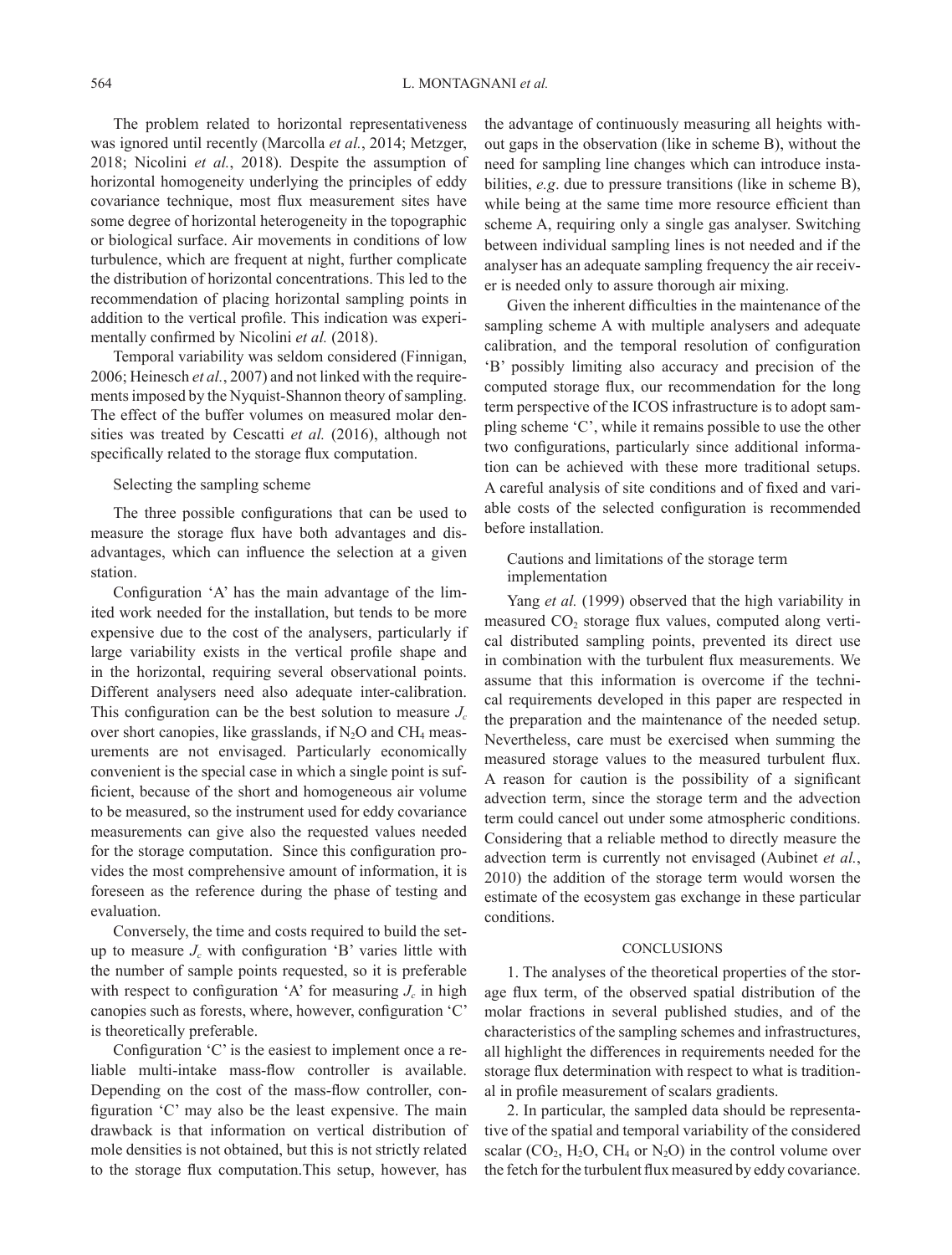3. Three different set-ups can be used for the storage flux determination, each with its advantages and disadvantages, which make them adaptable to a range of site conditions and instruments availability.

4. The provided guidelines for sampling in time and space conduce the standardization of the data sampling and collection, and the reduction of the previously observed scatter in the measured storage flux values, largely attributable to inadequate sampling.

5. The storage flux measurement can be performed at the same time step as the turbulent flux measurements, adding accuracy in the quantification of the daily pattern of sources and sinks of greenhouse gases at ecosystem level.

6. Within the ICOS research infrastructure, it is necessary to achieve a methodological standardization of the relevant variables, and quantitative assessment of all the variables of interest. Based on their increasing relevance with EC system elevation above ground, measurements of the storage flux are mandatory where the EC system is placed at a height of 4 m or above. They are either mandatory or only recommended for tower height between 2 and 4 m, depending on the storage flux relevance at the considered station.

**Conflict of interest:** The Authors declare no conflict of interest.

### ACKNOWLEDGEMENTS

The National Ecological Observatory Network is a project sponsored by the National Science Foundation and managed under cooperative agreement by Battelle Ecology, Inc. This material is based upon work supported by the National Science Foundation (grant DBI-0752017, 2008-2018). Any opinions, findings, and conclusions or recommendations expressed in this material are those of the authors and do not necessarily reflect the views of the National Science Foundation.

#### **REFERENCES**

- **Acosta M., Pavelka M., Montagnani L., Kutsch W., Lindroth**  A., Juszczak R., and Janouš D., 2013. Soil surface CO<sub>2</sub> efflux measurements in Norway spruce forests. Comparison between four different sites across Europe – from boreal to alpine forest. Geoderma, 192, 295-303. DOI: 10.1016/j. geoderma.2012.08.027.
- **Al-Saidi A., FukuzawaY. , Furukawa N., Ueno M., Baba S., and Kawamitsu Y., 2009.** A system for the measurement of vertical gradients of  $CO<sub>2</sub>$ , H<sub>2</sub>O and air temperature within and above the canopy of plant. Plant Prod. Sci., 12(2), 139-149.
- **de Araujo A.C., Dolman A.J., Waterloo M.J., Gash J.H.C., Kruijt B., Zanchi F.B., de Lange J.M.E.** *et al.,* **2010.** The spatial variability of  $CO<sub>2</sub>$  storage and the interpretation of eddy covariance fluxes in central Amazonia. Agricultural and Forest Meteorology, 150, 226-237.
- **Aubinet M., Berbigier P., Bernhofer Ch., Cescatti A., Feigenwinter C., Granier A., Grünwald Th., Havrankovà**

**K., Heinesch B., Longdoz B., Marcolla B., Montagnani L.,**  and Sedlak P., 2005. Comparing CO<sub>2</sub> storage and advection conditions at night at different CARBOEUROFLUX sites. Boundary Layer Meteorology, 116: 63-94. DOI: 10.1007/ s10546-004-7091-8.

- **Aubinet M., Feigenwinter C., Bernhofer Ch., Canepa E., Lindroth L., Montagnani C., Rebmann P., Sedlak E., and Van Gorsel A., 2010.** Direct advection measurements do not help to solve the nighttime  $CO<sub>2</sub>$  closure problem: Evidence from three different forests. Agricultural and Forest Meteorology, DOI:10.1016/j.agrformet.2010. 01.016.
- **Baldocchi D.D., 2008.** 'Breathing' of the terrestrial biosphere: Lessons learned from a global network of carbon dioxide flux measurement systems. Turner Review. Australian J. Botany. https://doi.org/10.1071/BT07151.
- **Bjorkegren A.B., Grimmond C.S.B., Kotthaus S., and Malamud B.D., 2015.**  $CO<sub>2</sub>$  emission estimation in the urban environment: Measurement of the  $CO<sub>2</sub>$  storage term. Atmos. Environ., 122, 775-790, doi:10.1016/j.atmosenv. 2015.10.012,
- **Cescatti A., Marcolla B., Goded I., and Gruening C., 2016.** Optimal use of buffer volumes for the measurement of atmospheric gas concentration in multi-point systems. Atmospheric Measurement Techniques, 9(9): 4665-4672.
- **Crawford B., Grimmond C.S.B., and Christen A., 2011.** Five years of carbon dioxide fluxes measurements in a highly vegetated suburban area. Atmospheric Environ., 45, 896- 905, doi:10.1016/j.atmosenv.2010.11.017.
- **Desai A., Xu K., Tian H., Weishampel P., Thom J., Baumann D., Andrews A.E., Cook B.D., King J.Y., and Kolka R., 2015.**  Landscape-level terrestrial methane flux observed from a very tall tower. Agric. Forest Meteorol., 201 (2015) 61-75.
- **Desjardins R.L., 1985.** Carbon dioxide budget of maize. Agric. For. Meteorol., 36: 29-41.
- **Etzold S., Buchmann N., and Eugster W., 2010.** Contribution of advection to the carbon budget measured by eddy covariance at a steep mountain slope forest in Switzerland. Biogeosciences, 7, 2461-2475, doi:10.5194/bg-7-2461- 2010.
- **Feigenwinter Ch., Bernhofer Ch., Eichelmann U., Heinesch B., Hertel M., Janous D., Kolle O., Lagergren F., Lindroth A., Minerbi S., Moderow U., Mölder M., Montagnani L., Queck R., Rebmann C., Vestin P., Yernaux M., Zeri M., Ziegler W., and Aubinet M., 2008.** Comparison of horizontal and vertical advective  $CO<sub>2</sub>$  fluxes at three forest sites. Agric. Forest Meteor., 148, 12-24. DOI: 10.1016/j.agrformet.2007.08.013.
- **Finnigan J., Clement R., Mahli Y., Leuning R., and Cleugh A., 2003.** A re-evaluation of long-term flux measurement techniques Part I: Averaging and coordinate rotation. Boundary-Layer Meteorology, DOI: 10.1023/A: 1021554900225
- **Finnigan J.J., 2006.** The storage term in eddy flux calculations. Agric. For. Meteorol., 136, 108-113, doi:10.1016/j. agrformet.2004.12.010.
- **Goulden M., Munger J.W., Fan S.-M., Daube B.C., Wofsy S.C., 1996.** Measurements of carbon sequestration by longterm eddy covariance: methods and a critical evaluation of accuracy. Global Change Biology, 2(3), 169-182, DOI: 10.1111/j.1365-2486.1996.tb00070.x.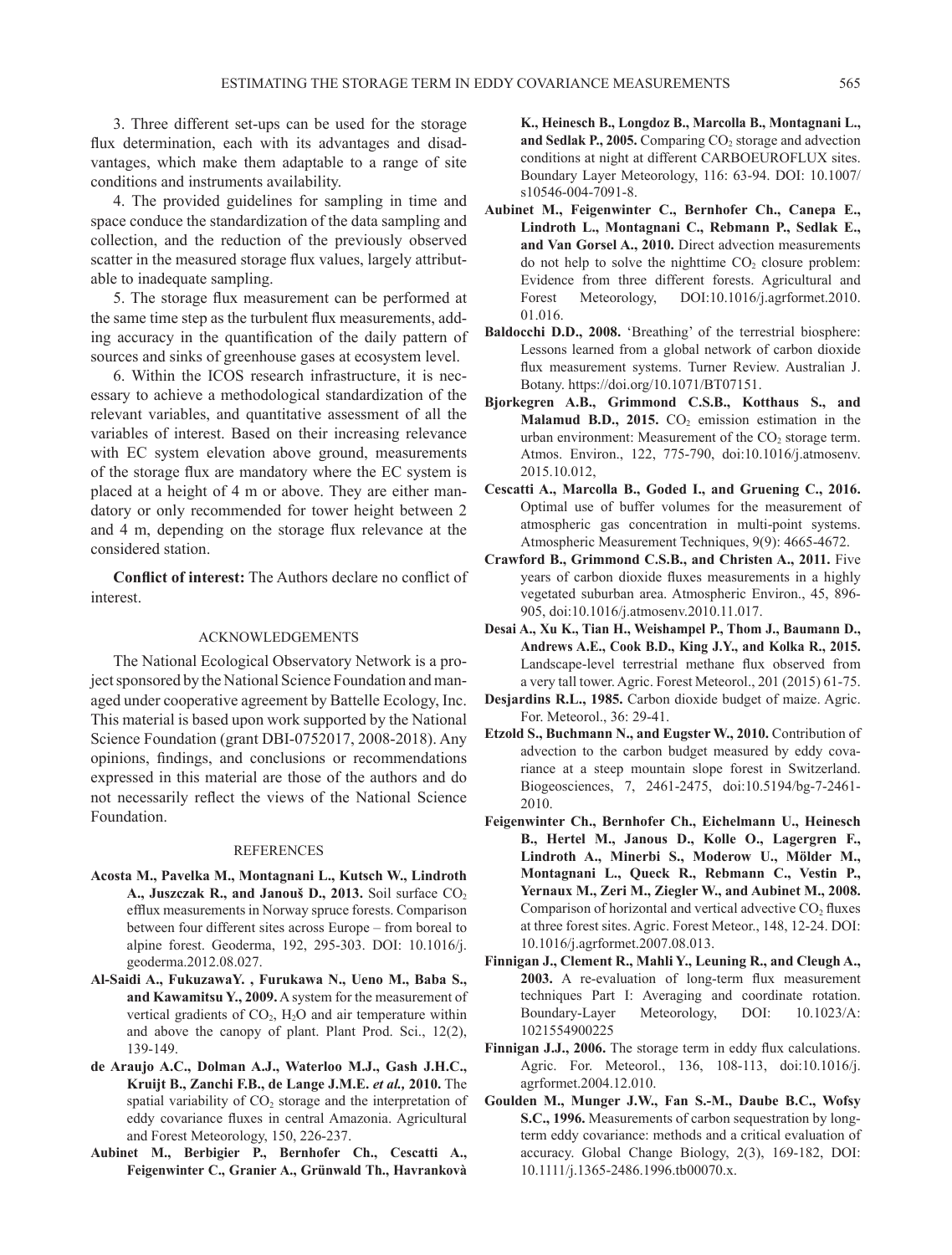- **Grace J., Malhi Y., Lloyd J., McIntyre J., Miranda A.C., Meir P., and Miranda H.S., 1996.** The use of eddy covariance to infer the net carbon dioxide uptake of Brazilian rain forest. Glob. Change Biol., 2, 209-217, doi:10.1111/j.1365-2486. 1996.tb00073.x
- **Greco S. and Baldocchi D., 1996.** Seasonal variations of CO<sub>2</sub> and water vapour exchange rates over a temperate deciduous forest. Global Change Biol., 2(3), 183-197.
- **Gu L., Massman W.J., Leuning R., Pallardy S.G., Meyers T., Hanson P.J., Riggs J.S., Hosmand K.P., and Yang B., 2012.** The fundamental equation of eddy covariance and its application in flux measurements. Agric. Forest Meteorol., 152, 135-148, doi:10.1016/j.agrformet.2011.09.014.
- **Haverd V., Cuntz M., Leuning R., and Keith H., 2007.** Air and biomass heat storage fluxes in a forest canopy: Calculation within a soil vegetation atmosphere transfer model. Agric. Forest Meteorol., 147, 125-139, doi: 10.1016/j.agrformet. 2007.07.006.
- **Heinesch B., Yernaux M., and Aubinet M., 2007.** Some methodological questions concerning advection measurements: a case study. Boundary-Layer Meteor. 122, 457-478.
- **Hollinger D.Y., Kelliher F.M., Byers J.N., Hunt J.E., McSeveny T.M., and Weir P.L., 1994.** Carbon dioxide exchange between an undisturbed old-growth temperate forest and the atmosphere. Ecology, 75: 134-150.
- **Kowalski A.S. and Argüeso D., 2011.** Scalar arguments of the mathematical functions defining molecular and turbulent transport of heat and mass in compressible fluids. Tellus, 63B, 1059-1066.
- **Kutter E., Yi C., Hendrey G., Liu H., Eaton T., and Ni**-**Meister W., 2017.** Recirculation over complex terrain. J. Geophys. Res. Atmos., 122, 6637-6651, doi:10.1002/2016JD026409.
- **Lenschow D.H., Mann J., and Kristensen L., 1994.** How long is long enough when measuring fluxes and other turbulence statistics? J. Atmos. and Oceanic Tech., 11, 661-673.
- **Leuning R., Zegelin S.J., Jones K., Keith H., and Hughes D., 2008.** Measurement of horizontal and vertical advection of CO<sub>2</sub> within a forest canopy. Agric. Forest Meteor., 148, 1777-1797.
- **Mammarella I., Kolari P., Vesala T., and Rinne J., 2007.** Determining the contribution of vertical advection to the net ecosystem exchange at Hyytiälä forest, Finland. Tellus, 59B, 900-909.
- **Marcolla B., Cobbe I., Minerbi S., Montagnani L., and Cescatti A., 2014.** Methods and uncertainties in the experimental assessment of horizontal advection. Agric. Forest Meteor., 98-199, 62-71.
- **McHugh D., Beringer J., Cunningham S.C., Baker P.J., Cavagnaro T.R., Mac Nally R., and Thompson R.M., 2017.** Interactions between nocturnal turbulent flux, storage and advection at an "ideal" eucalypt woodland site. Biogeosciences, 14, 3027-3050, https://doi.org/10.5194/ bg-14-3027-2017.
- **Metzger S., 2018.** Surface-atmosphere exchange in a box: Making the control volume a suitable representation for in-situ observations. Agric. Forest Meteor., https://doi.org/ 10.1016/j.agrformet.2017.08.037.
- **Montagnani L., Manca G., Canepa E., and Georgieva E., 2010.** Assessing the method-specific differences in quantification of  $CO<sub>2</sub>$  advection at three forest sites during the ADVEX campaign. Agric. Forest Meteor., DOI: 10.1016/j. agrformet.2010.01.013.
- **Montagnani L., Manca G., Canepa E., Georgieva E., Acosta M., Feigenwinter C., Janous D., Kerschbaumer G., Lindroth A., Minach L., Minerbi S., Mölder M., Pavelka M., Seufert G., Zeri M., and Ziegler W., 2009.** A new mass conservation approach to the study of  $CO<sub>2</sub>$  advection in an alpine forest. J. Geophysical Research-Atmospheres, 114, D07306, DOI:10.1029/2008JD010650.
- **Nappo C.J., Caneill J. ., Furman R.W., Gifford F.A., Kaimal J.C., Kramer M.L., Lockhart T.J., Pendergast M.M., Pielke R.A., Randerson D., Shreffler J.H., and Wyngaard J.C., 1982.** The workshop on the representativeness of meteorological observations. June 1981, Boulder, Colorado, Bull. Am. Meteorol. Soc., 63, 761-764.
- **Nicolini G., Aubinet M., Feigenwinter C., Heinesch B., Lindroth A., Mamadou O., Moderow U., Mölder M., Montagnani L., Rebmann C., and Papale D., 2018.** Impact of CO<sub>2</sub> storage flux sampling uncertainty on net ecosystem exchange measured by eddy covariance. Agric. Forest Meteor., 248, 228-239, http://dx.doi.org/10.1016/j. agrformet.2017.09.025.
- **Ohkubo S. and Kosugi Y., 2008.** Amplitude and seasonality of storage fluxes for  $CO<sub>2</sub>$ , heat and water vapour in a temperate Japanese cypress forest. Tellus B, 60, 1, DOI: 10.1111/ j.1600-0889.2007.00321.x.
- **Peltola O., Hensen A., Marchesini L.B., Helfter C., Bosvel F.C., van den Bulk P., Haapanala S., van Huissteden K., Laurila T., Lindroth A., Nemitz E., Röckmann T., Vermeulen A.T., and Mammarella I., 2015.** Studying the spatial variability of methane flux with five eddy covariance towers of varying height. Agric. Forest Meteor., 214-215, 456-472.
- **Raupach M.R., 1988.** Canopy Transport Processes, in: Flow and transport in the natural environment (Eds W.L. Steffen, O.T Denmead). Springer, Berlin, Germany.
- **Rella C.W., Chen H., Andrews A.E., Filges A., Gerbig C., Hatakka J., Karion A., Miles N.L., Richardson S.J., Steinbacher M., Sweeney C., Wastine B., and Zellweger C., 2013.** High accuracy measurements of dry mole fractions of carbon dioxide and methane in humid air. Atmos. Meas. Tech., 6, 837-860, 2013, doi:10.5194/amt-6- 837-2013.
- **Saunders M., Dengel S., Moureaux C.,** *et al.***, 2018.** Assessing the impacts of site characteristics, management, disturbance and lateral fluxes on net ecosystem carbon dynamics at ICOS sites. Int. Agrophys., 32, 457-469.
- **Siebicke L., Hunner M., and Foken T., 2012.** Aspects of  $CO<sub>2</sub>$ advection measurements. Theor. Appl. Climatol., 109: 109-131.
- Siebicke L., Steinfeld G., and Foken T., 2011. CO<sub>2</sub>-gradient measurements using a parallel multi-analyzer setup. Atmospheric Measurement Techniques, 4(3), 409.
- **Wang X., Wang C., Guo Q., and Wang J., 2016.** Improving the  $CO<sub>2</sub>$  storage measurements with a single profile system in a tall-dense-canopy temperate forest. Agric. Forest Meteor., 228, 327-338, http://dx.doi.org/10.1016/j.agrformet. 2016.07.020.